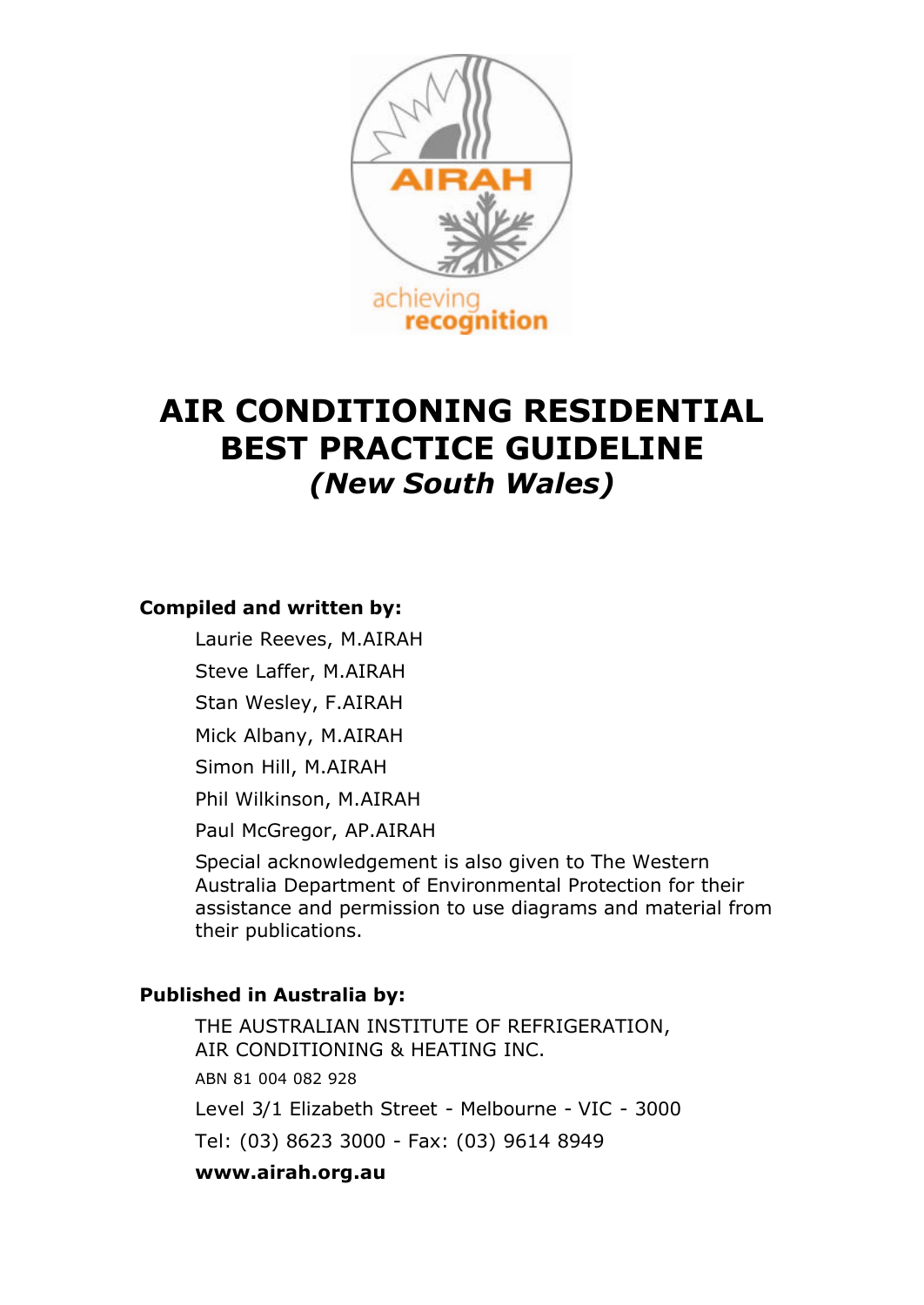#### **Copyright AIRAH © 2003**

This document shall not be copied in part or as a whole without prior written permission from AIRAH.

#### **DISCLAIMER**

The information and advice contained in this document is intended for use only by persons who have adequate technical training in the field appropriate to the contents of this document. This document has been compiled as an aid only and the information and advice should be verified before any person puts it to any use. The user should also establish the applicability of the information or advice in relation to any specific circumstances. While the information or advice is believed to be correct, the Australian Institute of Refrigeration, Air Conditioning and Heating Inc. disclaims responsibility for any inaccuracies contained within the document including those due to any negligence in the preparation and publication of the said document.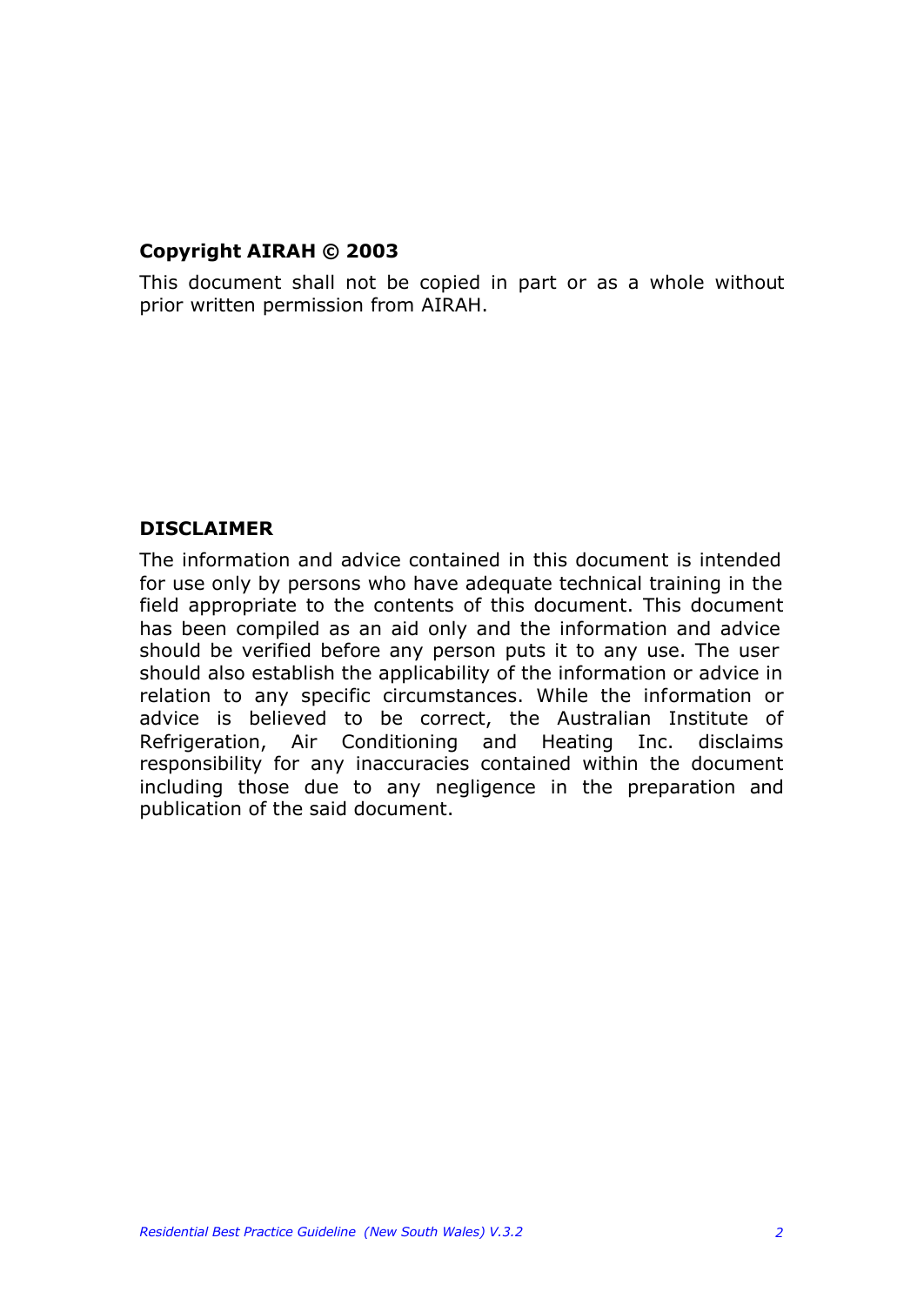### **Contents**

| Practical steps to minimise air conditioner noise  14          |  |
|----------------------------------------------------------------|--|
| Where will the air conditioner be installed? 14                |  |
|                                                                |  |
|                                                                |  |
|                                                                |  |
| Estimating the Noise Impact on Neighbouring Properties 16      |  |
| Determining a Suitable Sound Power Level 17                    |  |
|                                                                |  |
|                                                                |  |
| Legislation, Regulations, Standards and Reference Material  26 |  |
|                                                                |  |
|                                                                |  |
|                                                                |  |
|                                                                |  |
|                                                                |  |
|                                                                |  |
|                                                                |  |
|                                                                |  |
|                                                                |  |
|                                                                |  |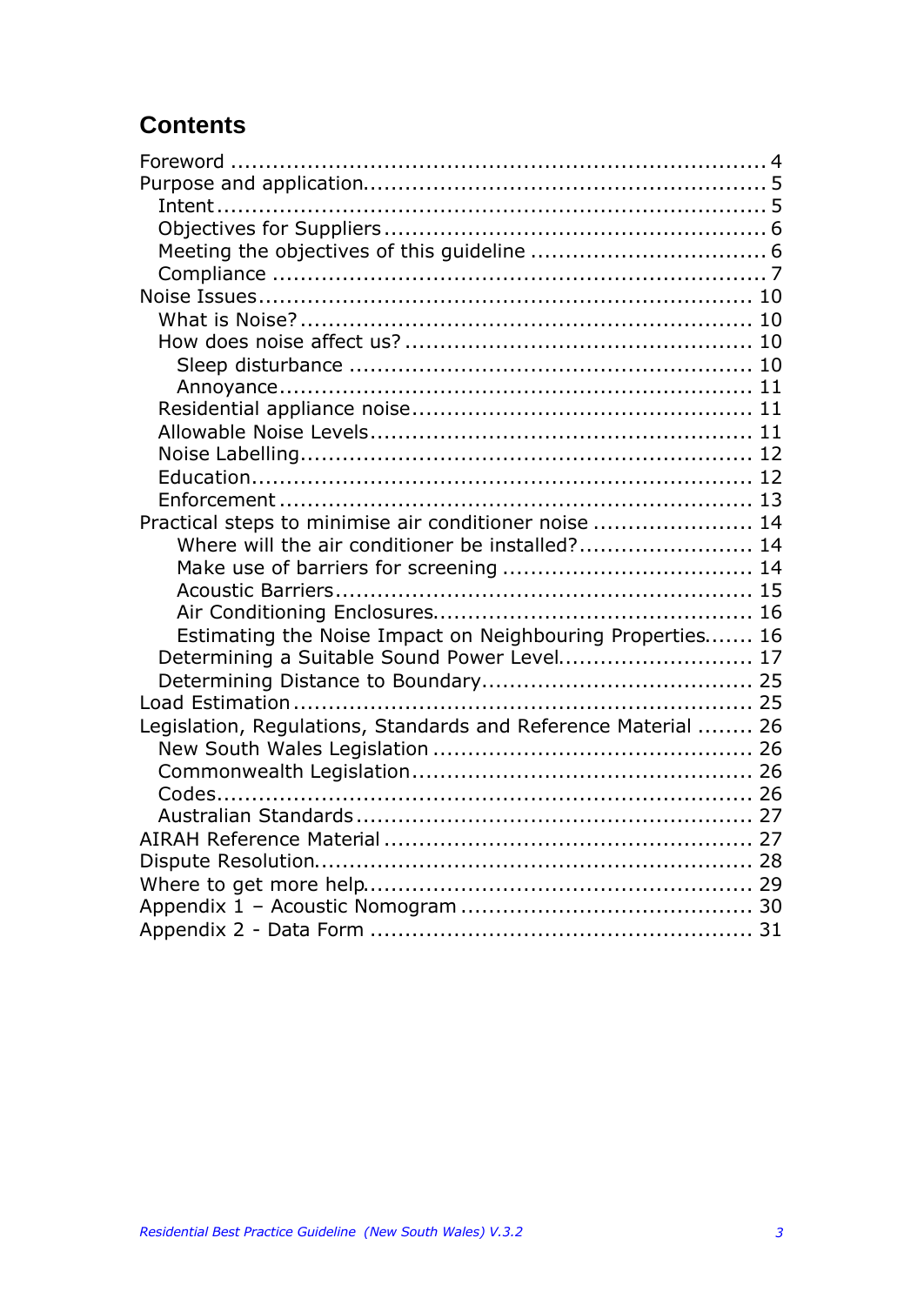### **Foreword**

The use of residential air conditioning systems in Australian homes has steadily increased over the last 10 years. Currently there are over 650,000 residential air conditioners sold in Australia annually and forward estimates indicate that this figure will continue to rise. The increase in use of residential systems has generated an increase in complaints about noisy air conditioners.

Noise is an integral part of our society today. No-one can escape noise completely, but if our towns and cities are to remain liveable, it is important to manage the negative impacts of environmental noise on people within their homes.

As a supplier, installer and maintainer of residential air conditioning systems, you have a professional obligation to make sure that every practical and reasonable effort is made not to compromise our quality of life through noise related issues.

AIRAH is pleased to be involved in the development of these guidelines which are aimed at improving installation practices thereby minimising and reducing inappropriate noise from air conditioning systems.

This document represents an important step forward in coordinating council, community and industry action in managing environmental noise. It contains fundamental guidelines to protect your customer from actions that may result in fines. Follow the basic steps outlined in this booklet and help "design out the problem".

Jennifer Pelvin Chief Executive AIRAH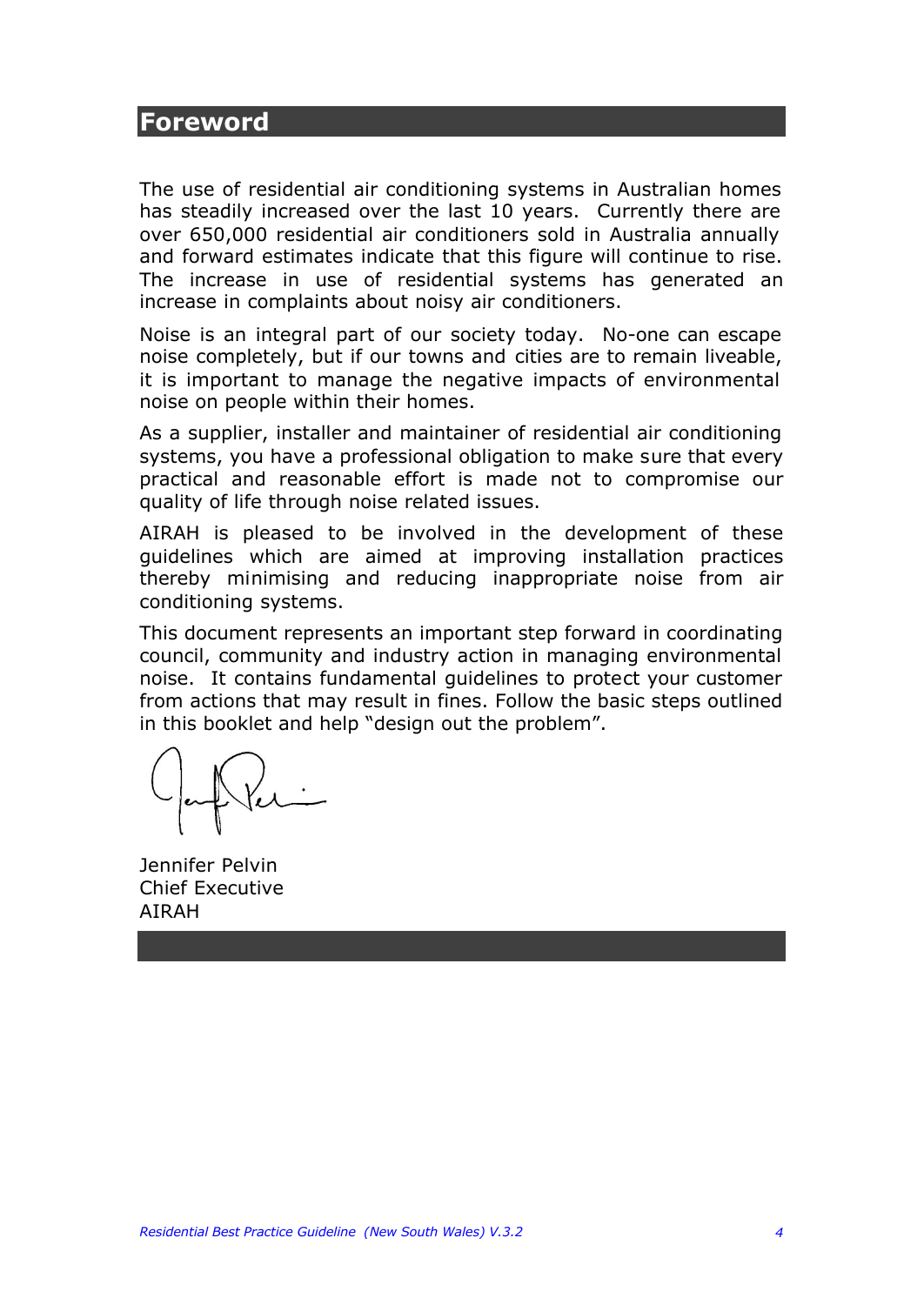## **Purpose and application**

The purpose of this Best Practice Guideline is to define a minimum level of service that AIRAH considers should be delivered by a Supplier**\*** in order to provide a quality result for a Customer. AIRAH does not monitor or control Suppliers who may use this Guideline and is not a party to any contract with which it may be used.

This Guideline is primarily intended to apply to air conditioning or heating systems for single residential dwellings, including individual apartments in a multi-residence building. It may also be used for individual small commercial systems, but does not apply to large or complicated commercial systems.

AIRAH has endeavoured to provide information that is relevant to typical residential air conditioning applications and that is correct at the time of publication. AIRAH may update this document from time to time, and will make updates available. However, it is the responsibility of the Supplier to ensure that all work is carried out in compliance with all current Legislation and the requirements of all applicable Standards, Codes, and state and local Authorities.

### **Intent**

 $\overline{a}$ 

The intent of this Guideline is:

To enable all Suppliers to provide refrigerative air conditioning and heating systems that adequately meet the customer's needs and to minimise the risk of any Supplier bringing the industry into disrepute by:

- Using equipment that can't deliver its stated capacity.
- Offering to install equipment without accurately calculating how much cooling or heating (duty) is really needed.
- Installing equipment so that it can't meet the required duty or be properly maintained.
- Using unqualified, unskilled, unlicensed and/or inexperienced tradespersons to specify and install the equipment.

To give the Customer confidence that the selection of an air conditioning or heating system will meet their expectations of satisfactory operation and price, by:

- Noting the maximum/minimum ambient conditions at which the system will satisfy indoor temperatures.
- Ensuring alternative choices of equipment or systems are offered.
- Explaining all aspects of the price: inclusions, exclusions, maintenance work and likely additions.
- Stating what sort of service is really required and the cost of this service, indicating what has been included (and excluded) from any service agreement in the contract.

**<sup>\*</sup>** The term suppliers in this document refers to: suppliers, specifiers, installers and those maintaining air conditioning equipment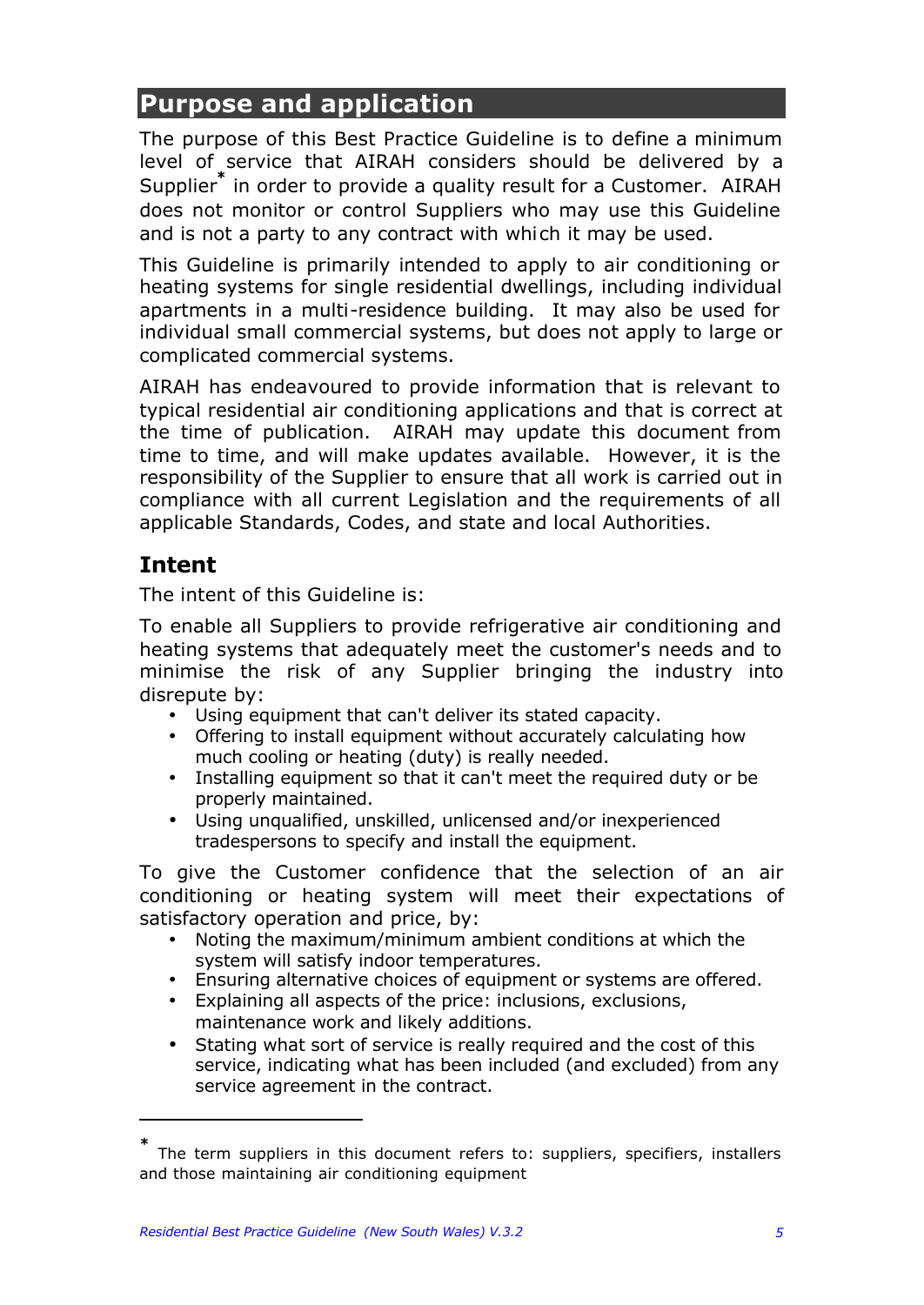### **Objectives for Suppliers**

The objectives of this Guideline are to ensure that the Supplier:

- Identifies the needs of the Customer.
- Provides professional advice and a written quotation.
- Provides a system that meets the identified needs of the Customer.
- Provides good quality equipment and installation.
- Provides professional after-sales service.

### **Meeting the objectives of this guideline**

The following items should be adhered to:

- 1. Educate your staff in this Best Practice Guideline.
- 2. Employ qualified trades people and ensure that all installation work is carried out under the supervision of a person licensed / registered for air conditioning / refrigeration work.
- 3. Tell your prospective customer that your firm designs systems and then selects, supplies, installs and commissions equipment, all in accordance with the AIRAH Residential Air Conditioning Best Practice Guideline.
- 4. Make sure that you know what your customer's real needs are, in regard to air conditioning and heating. Do they want:
	- A low price, or are they prepared to pay for the best possible air conditioning system?
	- Year-round comfort in all rooms, or just relief from outside extremes on the hottest or coldest days only?
	- Absolutely minimal noise that won't disturb the lightest sleeper, or a reasonably loud "drone"?
	- A system that makes it visually obvious that the home is air conditioned or one that is almost "invisible"?
	- Minimal running costs, or are running costs not an important issue?
	- A high efficiency unit defined by a high star rating.
- 5. Make sure that your customer knows what your proposal will really achieve. Does the customer:
	- know it will take time to cool-down or heat-up a home during extreme weather?
	- expect more rooms to be air conditioned than you are offering?
	- know the likely running costs per day? (or over the whole year?)
	- really know what noise level to expect from a residential air conditioning system?
	- know what it will look like, indoors and outdoors?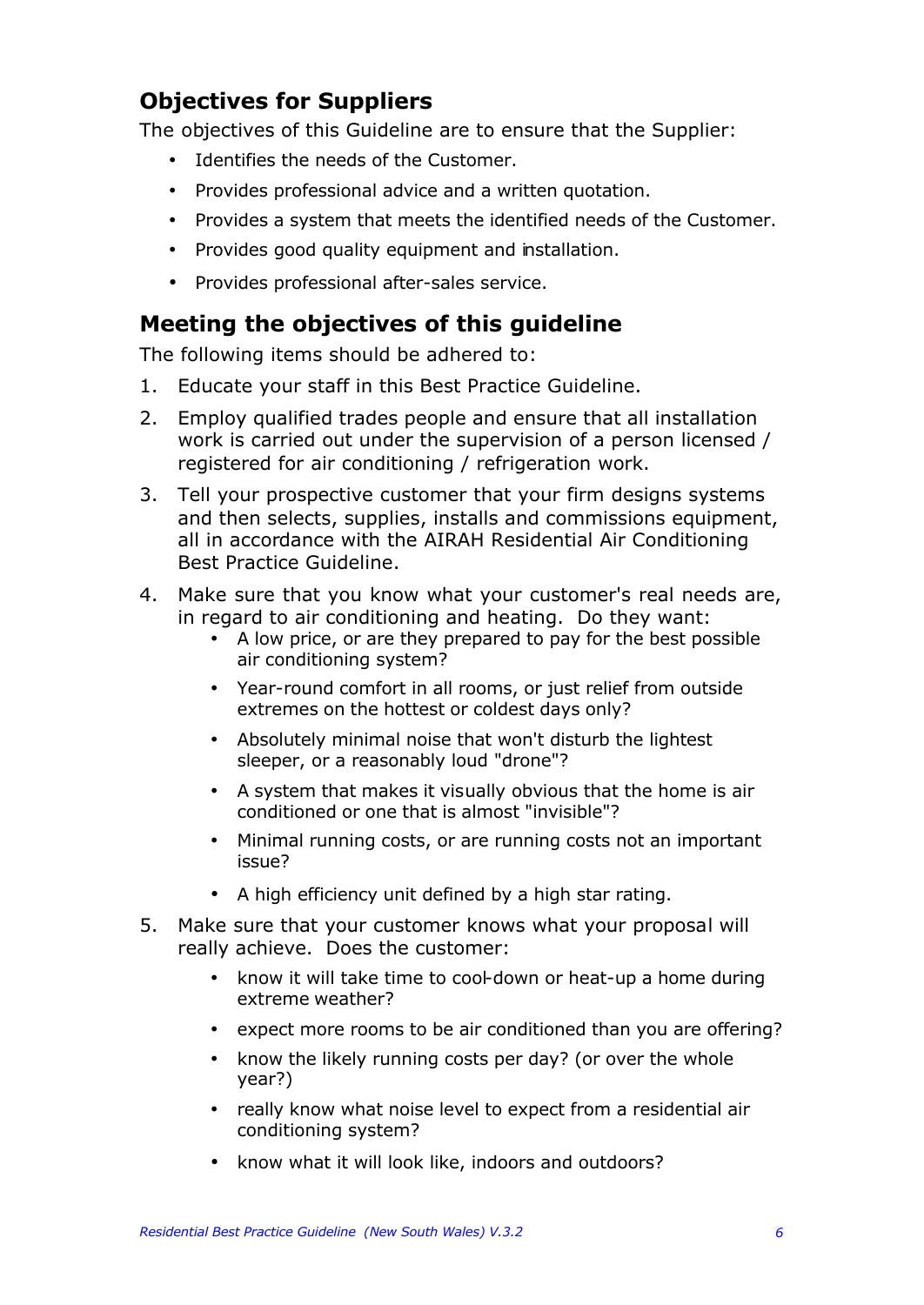- 6. Cooling and heating load estimates must only be carried out by experienced personnel, or under the supervision of experienced personnel, and include appropriate allowances for internal loads, infiltration, fan gains and duct heat gain/loss. The Supplier shall retain calculations on file for the duration of the warranty period.
- 7. Design outdoor conditions should be selected from AIRAH DA09, Load Estimation & Psychrometrics 'comfort' criteria for the nearest location, adjusted if necessary for the actual local climate. Note that design conditions only a few kilometres inland may be quite different from coastal locations. For example, conditions for the Homebush to Paramatta region are different to the Windsor/Richmond/Penrith region, and both are quite different from Sydney conditions.
- 8. Equipment selection must be based on the design indoor and outdoor conditions, adjusted if necessary to account for the installed plant configuration (e.g. heat gain from surroundings, recirculation). Unit capacity must be capable of achieving both the calculated sensible and total loads.
- 9. Where the building occupant does not plan to operate the plant continuously, but will switch it on say, after returning home on a very hot (or very cold) day, an appropriate "cool-down/warmup" allowance must be included in the calculated loads so the system has sufficient reserve capacity to reach comfort conditions in a reasonable time.
- 10. Ensure that your staff are familiar with the Australian Standards, Codes and Legislation applying to the installation and have access to appropriate reference documents. Refer to the AIRAH Residential Air Conditioning Best Practice Guideline.
- 11. Install systems with adequate space and access to carry out proper maintenance. Where the Customer is unwilling to provide adequate space or access, explain and confirm in writing the likely effect in terms of ongoing costs and unsatisfactory or reduced plant life.

### **Compliance**

A Supplier shall not advertise use of this Best Practice Guideline unless it is used and fully complied with on all applicable projects (except when specifically excluded by the Customer).

Compliance with this Guideline involves completion of all requirements that are relevant to the project, as initialled on the copy of this Guideline supplied with the quotation. The Supplier will indicate compliance with the Best Practice Guideline by completing the Data Form on the last pages of this booklet and leaving it with the Customer.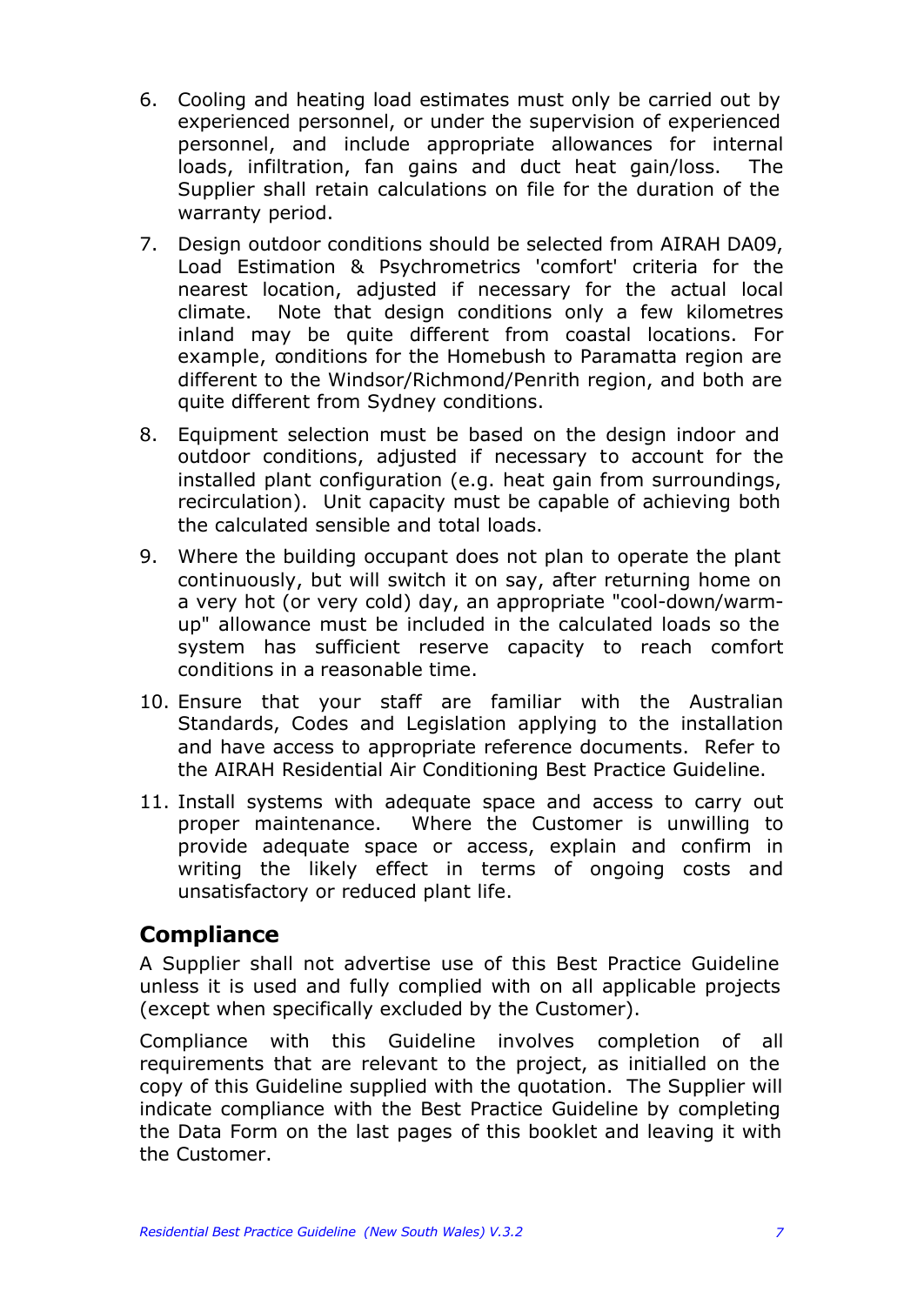The following checklist should be adhered to by the Supplier.

| <b>BEST PRACTICE CHECKLIST</b> |                                                                                                                                                                                                                                 |  |  |  |  |  |  |  |
|--------------------------------|---------------------------------------------------------------------------------------------------------------------------------------------------------------------------------------------------------------------------------|--|--|--|--|--|--|--|
| Phase                          |                                                                                                                                                                                                                                 |  |  |  |  |  |  |  |
|                                | Arrive at the agreed time. If an appointment cannot be<br>kept, advise the Customer in advance and agree an<br>alternative time.                                                                                                |  |  |  |  |  |  |  |
|                                | Inspect the site and discuss the Customer's requirements to<br>identify their needs.                                                                                                                                            |  |  |  |  |  |  |  |
|                                | Suggest alternatives if appropriate. If requested, provide<br>indicative pricing for each.                                                                                                                                      |  |  |  |  |  |  |  |
|                                | Agree the system type to be used.                                                                                                                                                                                               |  |  |  |  |  |  |  |
|                                | Determine required equipment capacity using an<br>appropriate calculation method.                                                                                                                                               |  |  |  |  |  |  |  |
|                                | Determine local council requirements (if any) in relation to<br>the works.                                                                                                                                                      |  |  |  |  |  |  |  |
|                                | Provide a detailed quotation including:                                                                                                                                                                                         |  |  |  |  |  |  |  |
| QUOTATION                      | Calculated heating and cooling capacity, stating<br>calculation method used, indoor and outdoor<br>temperatures for Summer and Winter used for<br>calculations and expected indoor temperature<br>tolerances.                   |  |  |  |  |  |  |  |
|                                | • Description of the system to be provided (equipment<br>manufacturer, heating and cooling capacity at stated<br>indoor and outdoor conditions, noise levels, number<br>and location of outlets, zones, controls and the like). |  |  |  |  |  |  |  |
|                                | Statement on required/recommended noise levels and<br>the extent of the Supplier's responsibility.                                                                                                                              |  |  |  |  |  |  |  |
|                                | Price and payment schedule.                                                                                                                                                                                                     |  |  |  |  |  |  |  |
|                                | Inclusions and exclusions (council<br>application/fees/requirements, power supply,<br>supports/plinth, drainage, covers for exposed piping<br>and wiring, cleanup, rubbish removal and the like).                               |  |  |  |  |  |  |  |
|                                | Warranty (length, conditions and exclusions).<br>Insurance (what is and is not covered by the<br>Supplier's policy).                                                                                                            |  |  |  |  |  |  |  |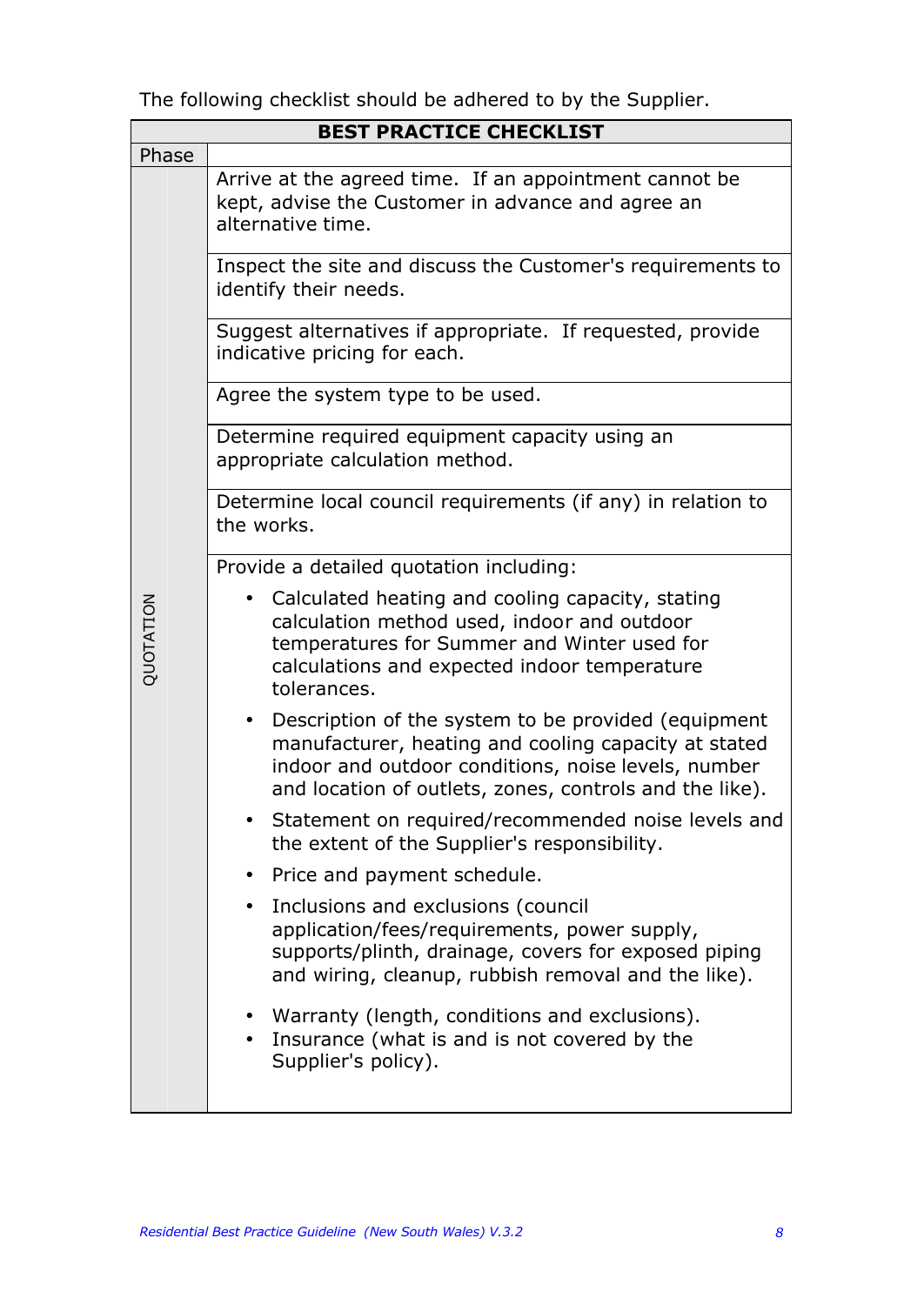|             | • Details of recommended servicing frequency and<br>exclusions. Nominate price of full service for first<br>year.<br>A copy of this Best Practice Guideline, with initials<br>against the requirements that will be completed.<br>Declaration by a management representative that the<br>work will be carried out in accordance with this Best<br>Practice Guideline. |  |  |  |  |  |  |
|-------------|-----------------------------------------------------------------------------------------------------------------------------------------------------------------------------------------------------------------------------------------------------------------------------------------------------------------------------------------------------------------------|--|--|--|--|--|--|
|             | Cooling off period                                                                                                                                                                                                                                                                                                                                                    |  |  |  |  |  |  |
| QUOTATION   | If quotations are made via door to door sales or<br>telemarketing, a 7 day cooling off period applies.                                                                                                                                                                                                                                                                |  |  |  |  |  |  |
|             | If the customer approaches the supplier to obtain a<br>quotation, no cooling off period applies. (NSW only)                                                                                                                                                                                                                                                           |  |  |  |  |  |  |
|             | 7 year statutory warranty for workmanship. Special<br>insurance requirements may apply for contracts over<br>\$12,000, contact the Office of Fair Trading for more<br>information. (NSW only)                                                                                                                                                                         |  |  |  |  |  |  |
|             | Utilise equipment from established manufacturers capable<br>of providing spare parts and technical backup.                                                                                                                                                                                                                                                            |  |  |  |  |  |  |
|             | Ensure installation is performed by, or under the<br>supervision of qualified, licensed/registered personnel.                                                                                                                                                                                                                                                         |  |  |  |  |  |  |
| NSTALLATION | Ensure equipment, materials and installation is in<br>accordance with all relevant legislation and Australian<br>Standards and Best Practice Programs.                                                                                                                                                                                                                |  |  |  |  |  |  |
|             | Commission the equipment with calibrated instruments and<br>an established checklist, using experienced personnel. A<br>copy of the completed checklist shall be provided to the<br>Customer.                                                                                                                                                                         |  |  |  |  |  |  |
|             | Provide the Customer with operating instructions and a<br>(brief) schedule of recommended maintenance.                                                                                                                                                                                                                                                                |  |  |  |  |  |  |
|             | For at least two years after installation, remind the<br>Customer when a routine service is recommended. Service<br>visits for the first year shall be at the fixed price nominated<br>in the quotation.                                                                                                                                                              |  |  |  |  |  |  |
| AFTER SALES | Utilise a service checklist and provide a copy to the<br>Customer after each service.                                                                                                                                                                                                                                                                                 |  |  |  |  |  |  |
|             | Promptly attend to any defects identified during the<br>warranty period.                                                                                                                                                                                                                                                                                              |  |  |  |  |  |  |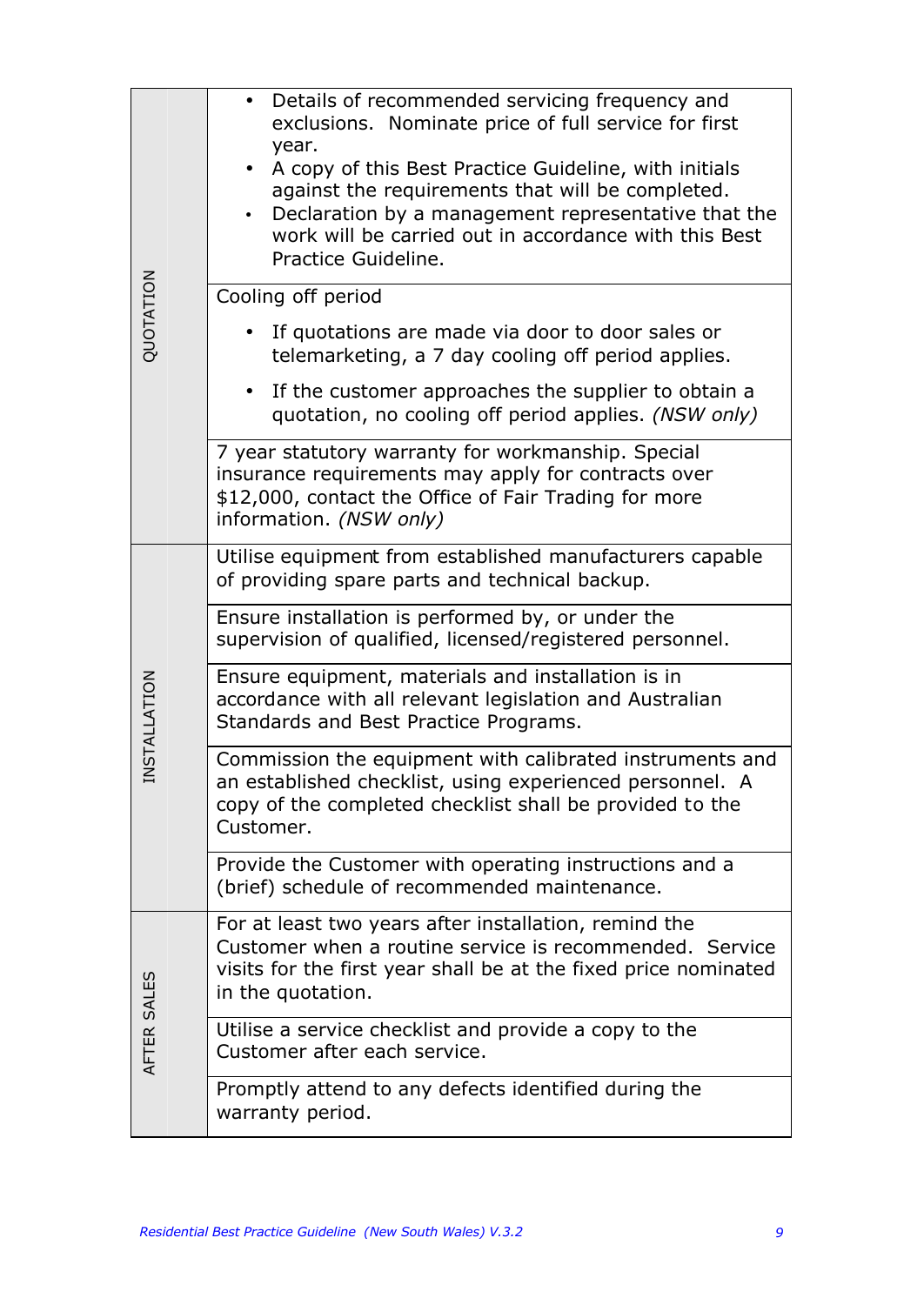### **Noise Issues**

### **What is Noise?**

When environmental noise reaches elevated levels in our living spaces, it can have significant impacts on our health and well being by disturbing sleep and interfering with relaxation and communication.

Noise by definition is sound that is unwanted or unpleasant in some way. Due to the range of noise that can be heard by the human ear, a scale



was developed called the 'decibel scale' [dB(A)], which is used to represent how loud a particular noise is.

### **How does noise affect us?**

When noise becomes too loud in our living places, it can have significant impact on our health and wellbeing by disturbing and preventing sleep, relaxation and communication. Noise can also affect our performance, learning and stress levels.

The level of annoyance experienced from the noise depends on the level of the noise, type of noise, how often it occurs, how long it goes for, time of day or night and the individual's own tolerance.

#### **Sleep disturbance**

Sleep is necessary for the basic physical and mental functioning of healthy people. Noise can interfere with sleep in a number of ways. It can:

- prevent people from falling asleep
- cause awakenings
- interrupt quality of sleep
- affect performance and mood the next day

Research also indicates exposure to night time noises also induce secondary effects, so-called after effects. These effects that can be measured the day after the night-time disturbance and are detected while the individual is awake. The secondary effects include reduced perceived sleep quality, increased fatigue, depressed mood or well-being, and decreased performance.

Research has shown that sleep disturbance is complex and dependant on a number of factors, including the level of nuisance noise compared with the background noise, frequency of the noise and the percentage of low-range components within the nuisance noise. This combined with particular individual attributes (such as stress levels, medical conditions and level of hearing) can all lead to sleep disturbance.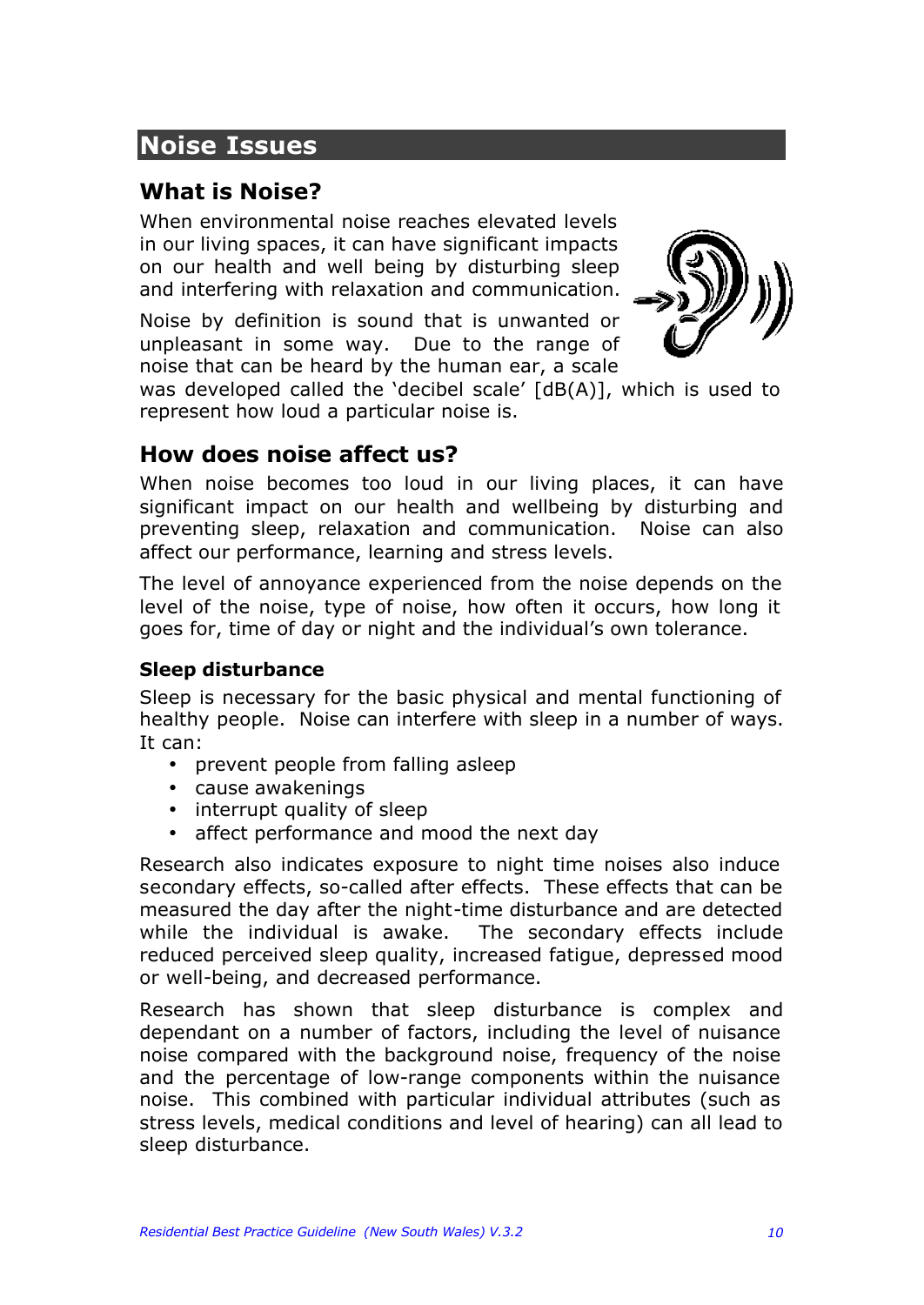#### **Annoyance**

The term 'annoyance' is typically used to sum up the negative emotions people express to unwanted noise that impacts on their ability to undertake activities such as sleeping, relaxing or reading. These emotions can include anger, dissatisfaction, agitation and helplessness.

Annoyance levels are influenced by:

- the level of noise
- type of noise
- how often it occurs
- how long it goes for
- the time of day or night



• psycho-social factors such as the individuals ability to shut out the noise, their emotional status and disposition to the noise

Noise annoyance can result in changes in behaviour, such as closing windows, not using balconies and turning up the television volume. In some cases annoyance can be extreme and can lead to aggression.

### **Residential appliance noise**

Changing lifestyles and new technologies have seen the increased use of powered appliances. Air conditioner noise complaints made to city councils have increased greatly over the past few years and may be attributed to a number of factors including a decrease in distance between neighbours due to an increase in high density living, combined with an increase in domestic air conditioning sales.



### **Allowable Noise Levels**

The *Protection of the Environment Operations Act 2000* includes noise limits and time restrictions for usage of air conditioners. City councils are responsible for enforcing these limits at houses and units. If an air conditioner exceeds these limits, councils may issue the owner or operator with a warning or notice. If the air conditioner continues to be used in excess of the limits, councils are able to issue an on-the-spot fine.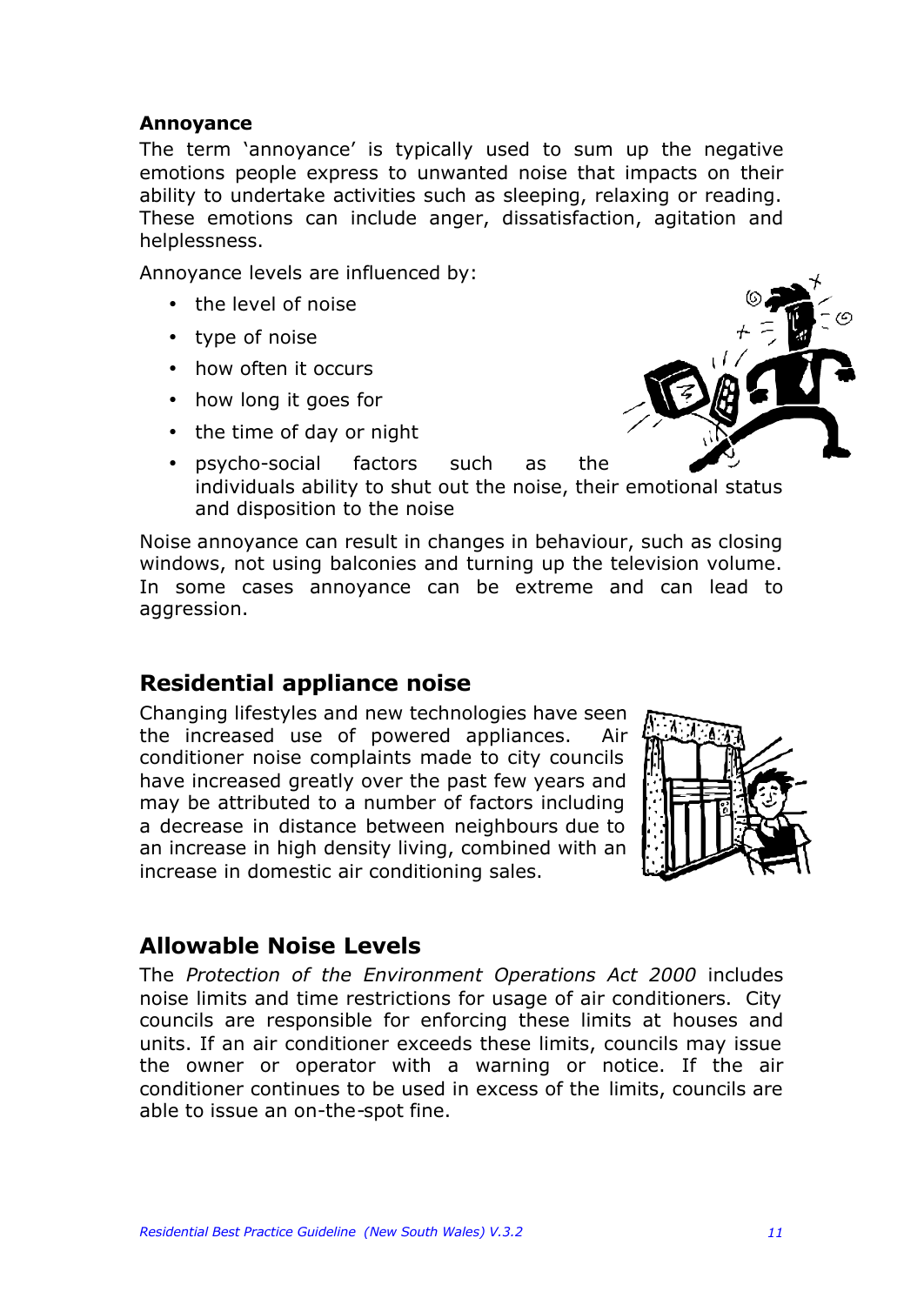**The allowable noise level as a guideline is no more than 5 dB(A) sound pressure level above background noise.** This is measured at the boundary between the owner and the neighbours' properties. Local city councils may impose specific maximum limits.

**Air conditioners can be used during the following times:**

| Weekdays                     | 7am to 10pm |
|------------------------------|-------------|
| Weekends and public holidays | 8am to 10pm |

At other times air conditioners must be turned off, unless they are inaudible from neighbours' homes.

Therefore it is important to select the quietest air conditioner possible and have it installed as far away from any surrounding dwellings / houses as possible.

### **Noise Labelling**

Every residential air conditioner sold in NSW which was manufactured on or after March 1 1986 must have a label clearly

displayed which shows the Sound Power Level (Lw) of the unit. The Sound Power Level will give you an indication on how noisy the air conditioner will be outside the customer's house. The higher the number, the louder the air conditioning unit will be.

*Some air conditioners may also have Sound Pressure Levels (Lp) stated on the label. This number is different from the Sound Power Level*



### **Education**

Noise issues associated with the use of appliances such as air conditioners are often the result of the operators being unaware that their actions are adversely affecting neighbours. Operators are also unaware that by exceeding noise levels, they are breaking the law and could be fined for such activities.

Raising people's awareness of noise nuisances and potential penalties that may apply will ensure reduction of these nuisances.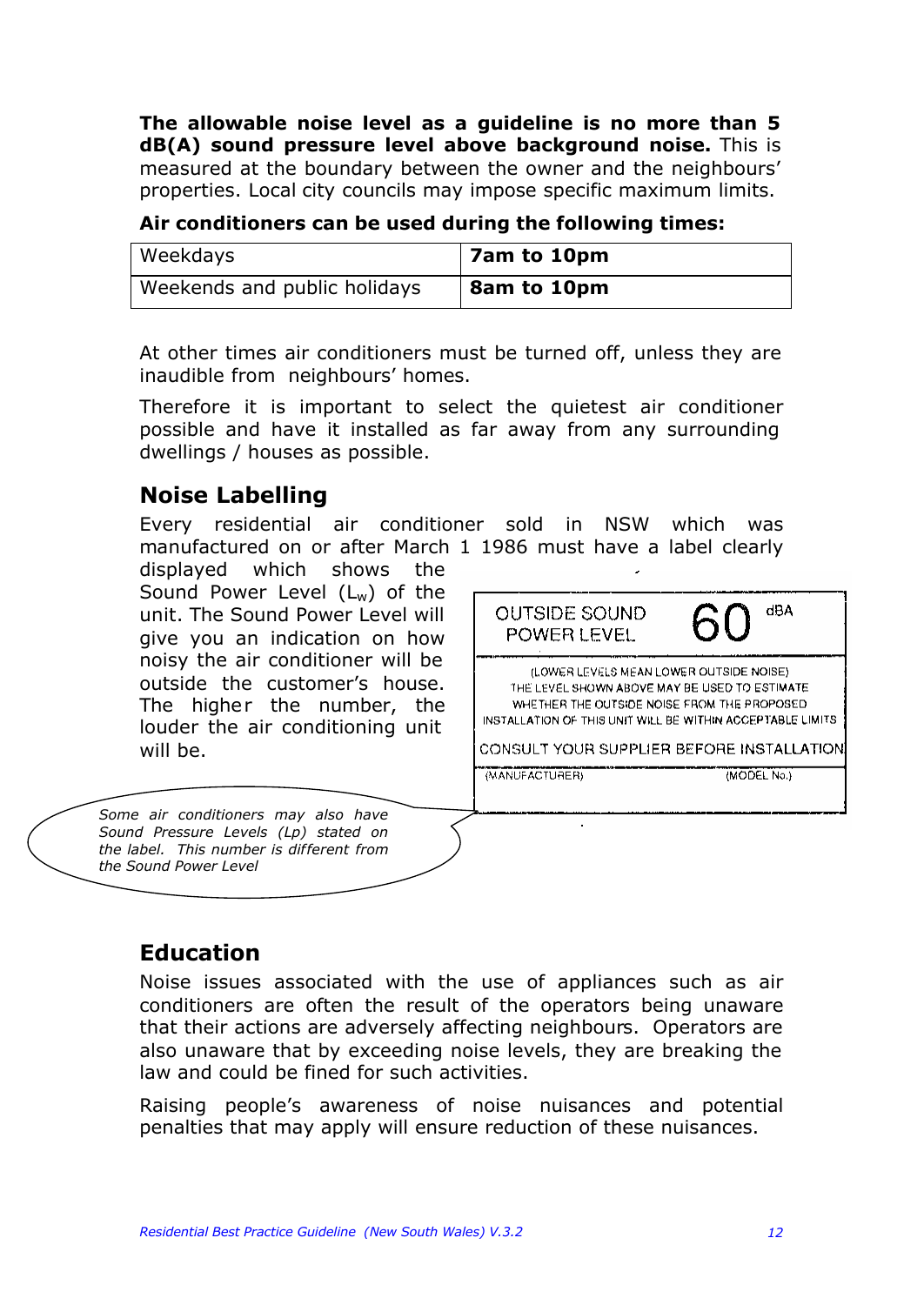Likewise, limited advice from retailers and installers, and lack of forethought and planning by owners, retailers and installers on the location and use of air conditioners also contributes to noise impacts in the community.

Manufacturers, installers and retailers have a community obligation to provide responsible advice and service to prevent noise nuisance up-front.

The *Protection of the Environment Operations (Noise Control) Regulation 2000* requires noise labelling for items such as domestic air conditioners, providing consumers with more information in order to make informed purchasing decisions.



### **Enforcement**

Local city councils regulate noise impacts from residential



appliances using the Protection of the Environment Operations Act 2000, and the Noise Control (Miscellaneous Articles) Regulation 1995. These Regulations prescribe:

- Noise level restrictions for air conditioning
- Time restrictions for air conditioning use
- Powers for local councils to issue warnings, abatement notices and on-the-spot fines.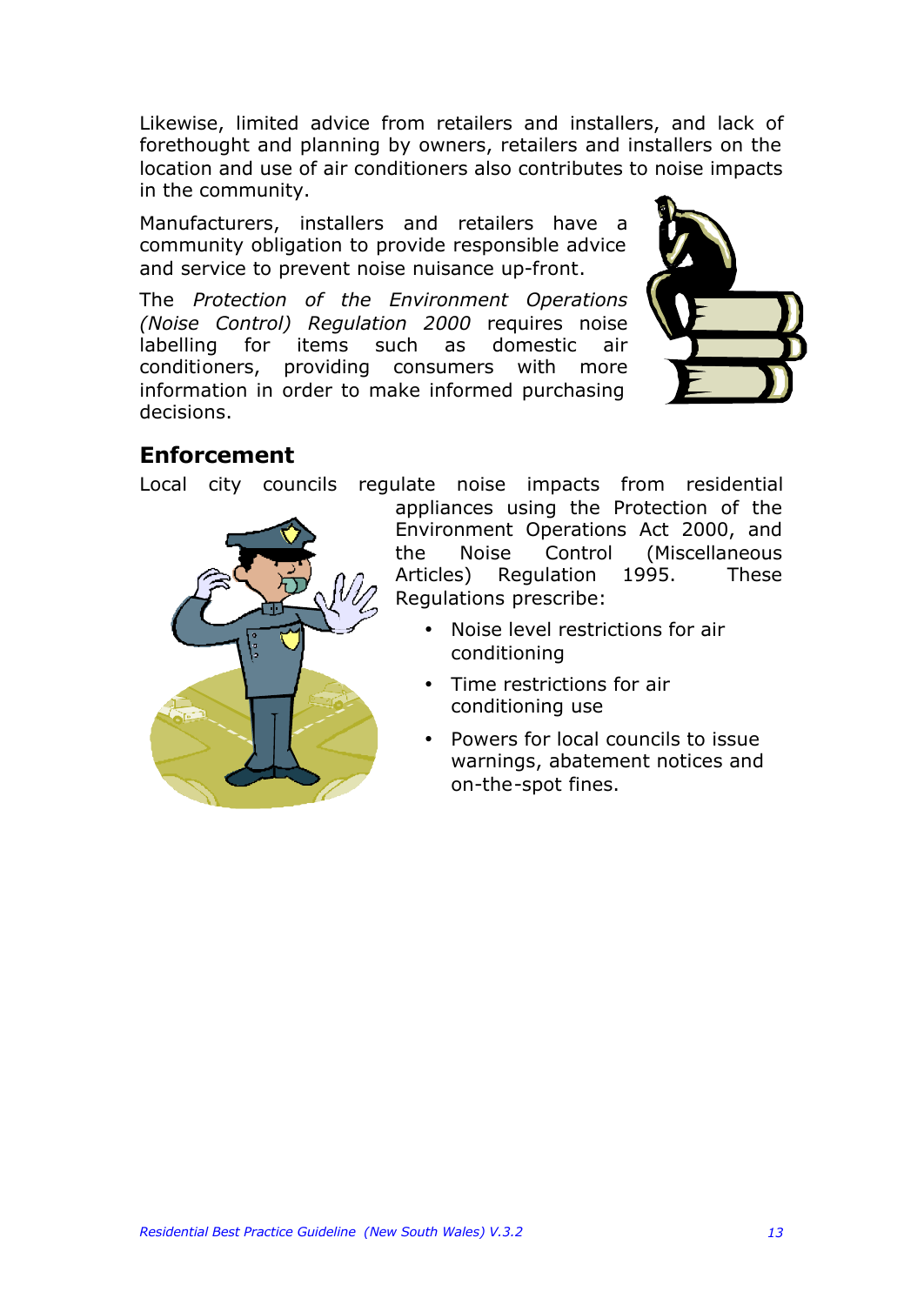### **Practical steps to minimise air conditioner noise**

#### **Where will the air conditioner be installed?**

Consider where the air conditioner is likely to be installed. Some air conditioning systems are quieter than others and some have more flexibility in where they can be located.

Air conditioners should not be located adjacent to neighbours windows, bedrooms or living areas.



Split systems have more flexibility in the way they are installed and the outside unit can be located closer to the ground. This allows fences and barriers to be used to screen the noise from the unit.

> *"Discuss noise issues with your customer before the air conditioner is installed."*

#### **Make use of barriers for screening**

Just as light reflects from shiny surfaces, noise can be reflected from hard surfaces onto neighbour's property.

Avoid locating the air conditioner near multiple reflective surfaces such as walls and eaves.

Existing barriers such as fences and garden walls can be used to effectively screen noise from neighbours. It is important to make sure that any barriers used to screen neighbours from noise blocks the line of sight of the air conditioner and does not contain any holes or gaps.

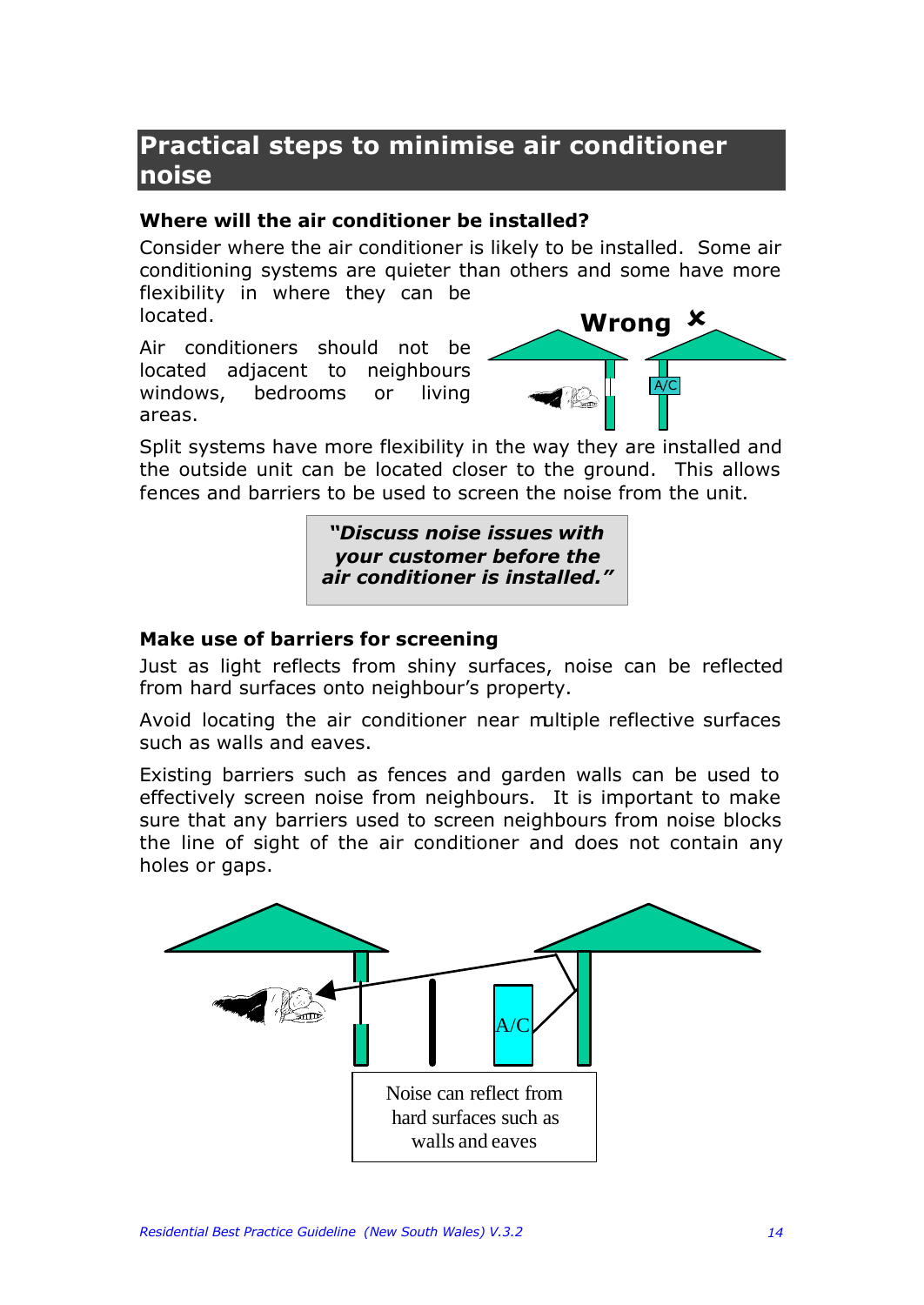

A solid fence, which completely blocks line-of-sight of the air conditioner and contains no gaps, may help you to reduce your air conditioner noise to acceptable limits.



#### **Acoustic Barriers**

If the air conditioner is well maintained and operating properly, but is still causing excessive noise, consider the use of acoustic barriers.

Fences and garden walls can be used effectively to screen neighbours from noise, however to be effective, any fences or walls must block the line of sight of the air conditioner, be of solid construction and contain no gaps or holes.

If a dividing fence is located between the air conditioner and the neighbour, it may be constructed of standard wooden palings with gaps between the palings. The fitting of additional overlapping palings could make an existing fence an effective noise barrier.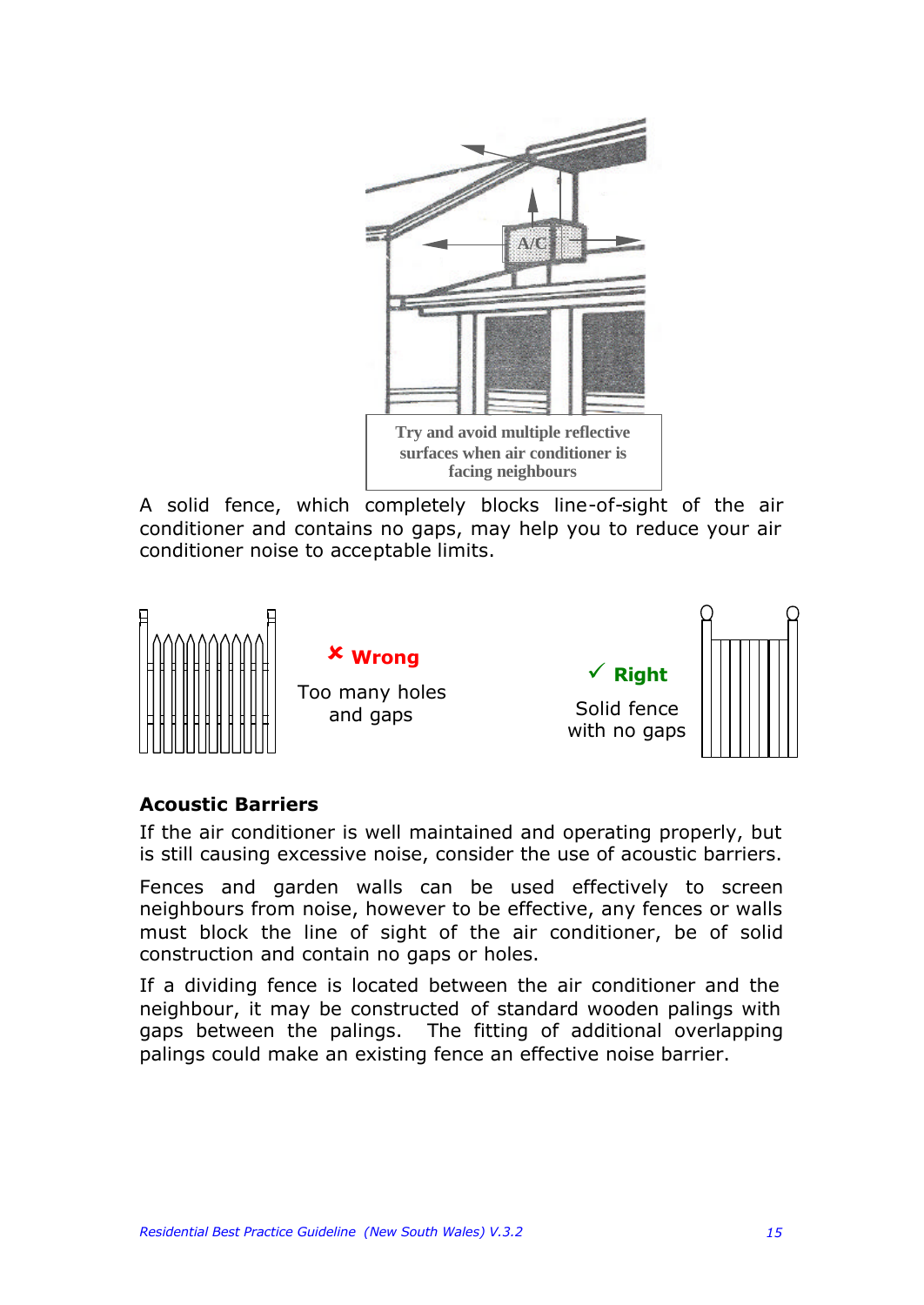

If room permits, an air conditioning barrier could be a cost effective option. In order for this to be effective, the barrier must block line of sight to the affected neighbours and the air conditioner must be located away from multiple reflective surfaces, such as corners and eaves, which could reflect noise and decrease the effectiveness of the barrier.

Air conditioning outdoor units require ventilation to operate. Any barriers must be constructed in accordance with manufacturer specifications for ventilation to avoid damage to the outdoor unit.



#### **Air Conditioning Enclosures**

There are a number of companies that market full noise enclosures for air conditioning units.

Also check with the manufacturer of your air conditioner to see whether they have any after market sales of noise enclosures.

*"Always make sure when enclosing air conditioning units that you check the manufacturers' specifications for ventilation, to avoid damage to the outdoor unit and voiding of the warranty."*

#### **Estimating the Noise Impact on Neighbouring Properties**

The following pages give simple methods to estimate the likely noise impact of an air conditioner installation on neighbouring properties. If you want to determine the suitable "Sound Power Level" for a given installation then follow the steps for **–** *Determining a Suitable Sound Power Level.*

If you have already selected a unit and know the "Sound Power Level" and want to know how close to a neighbouring property or fence it can be located, follow the steps for - *Determining Distance to Boundary.*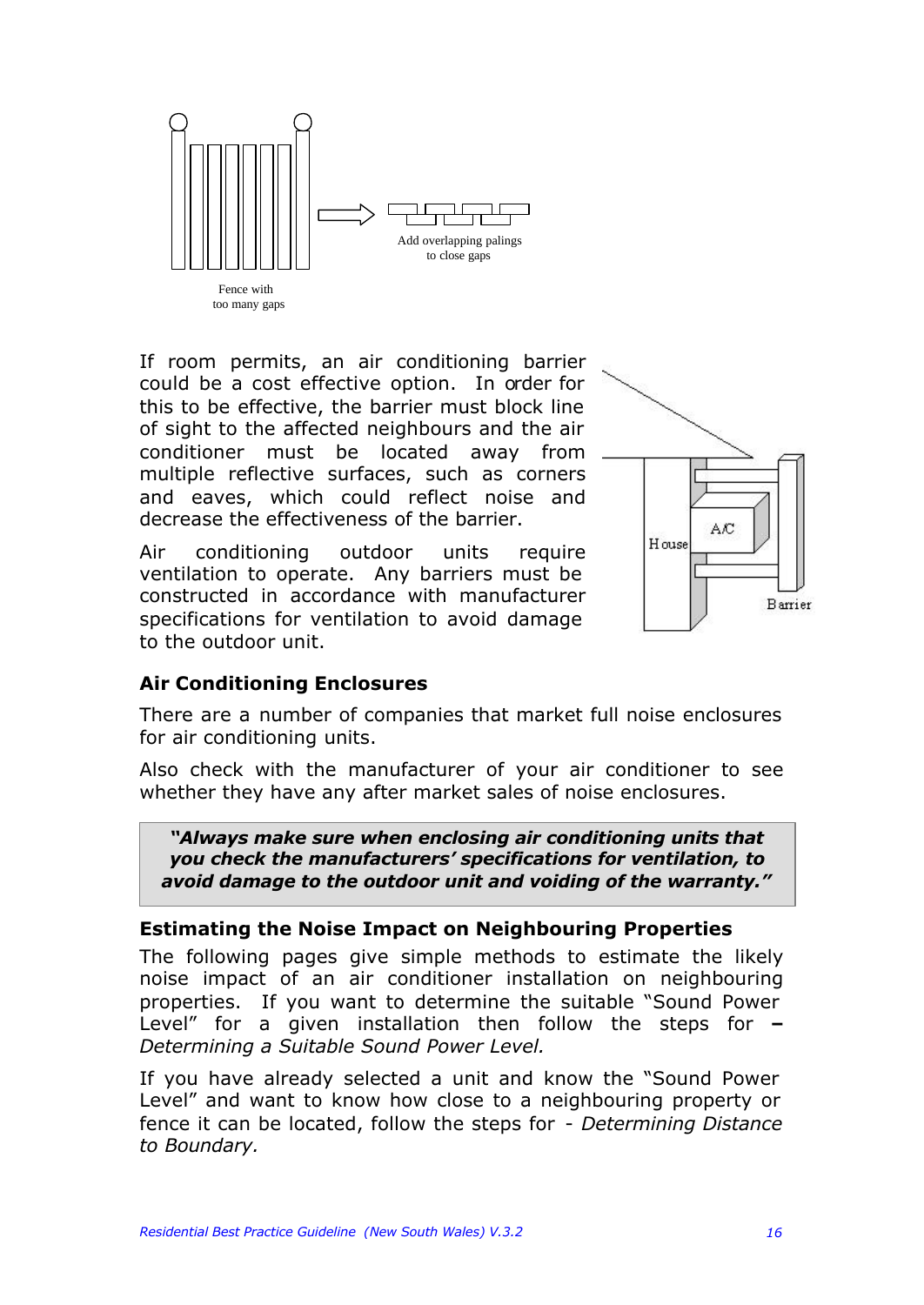### **Determining a Suitable Sound Power Level**

Follow **Steps 1- 4** carefully and it will guide you to decide which air conditioner is suitable by considering the distance between the intended site and property boundary, as well as noise barriers such as fences.

#### **Step 1 Distance Factor**

The closer the air conditioner is to the neighbour the quieter it will need to be. Follow the steps below and put your answer in *Box 1*.

a) Measure the shortest distance, in metres, between where you want to put the air conditioner and the nearest boundary on the neighbouring property.

#### b) Bear in mind that to reduce noise, air conditioners are best placed in a location that provides the greatest distance

| between the air<br>conditioner and                                                                     |                                                     | <b>Acoustic Nomogram</b>                                                                                                        |                                                        |  |  |  |  |
|--------------------------------------------------------------------------------------------------------|-----------------------------------------------------|---------------------------------------------------------------------------------------------------------------------------------|--------------------------------------------------------|--|--|--|--|
| neighbours. This<br>could, for example,<br>mean mounting the<br>air conditioner<br>facing the back     | Column 1<br>Shortest<br>distance<br>to<br>neighbour | Column <sub>2</sub><br>Amount of<br>noise<br>allowed<br>(dBA)                                                                   | Column <sub>3</sub><br>Put this<br>number in<br>Box 1. |  |  |  |  |
| fence or front street<br>(check Town<br>Planning constraints                                           | 1-<br>$1.5 -$                                       | 75<br>70.<br>65                                                                                                                 | 80                                                     |  |  |  |  |
| first).                                                                                                | $2 -$<br>$3-$                                       | 60<br>55                                                                                                                        | $75 -$<br>$70 -$                                       |  |  |  |  |
| c) For the majority of<br>residential<br>properties the                                                | 4.<br>5.<br>6-<br>7.                                | 50.<br>45<br>40 .                                                                                                               | 65 -                                                   |  |  |  |  |
| assigned level will<br>be the base value of<br>5dB(A) sound                                            | $\frac{8}{9}$<br>$10 -$                             | 35 <sub>1</sub><br>30.                                                                                                          | 60                                                     |  |  |  |  |
| pressure level<br>above background<br>level during the                                                 | $.5 -$<br>$20 -$<br>$25 -$                          | 25.<br>$20$ .<br>15                                                                                                             | 55.                                                    |  |  |  |  |
| day. Contact local<br>councils for advice                                                              | $30 -$<br>$40-$                                     | *Sound Pressure Level                                                                                                           | $50 -$                                                 |  |  |  |  |
| on background<br>noise levels. Note<br>that air conditions<br>which can be heard<br>from a neighbour's |                                                     | <b>Not to Scale</b><br>To use Acoustic Nomogram see Appendix 1.<br>Additional copies may be downloaded from<br>www.airah.org.au |                                                        |  |  |  |  |

property must be turned off between 10pm and 7am on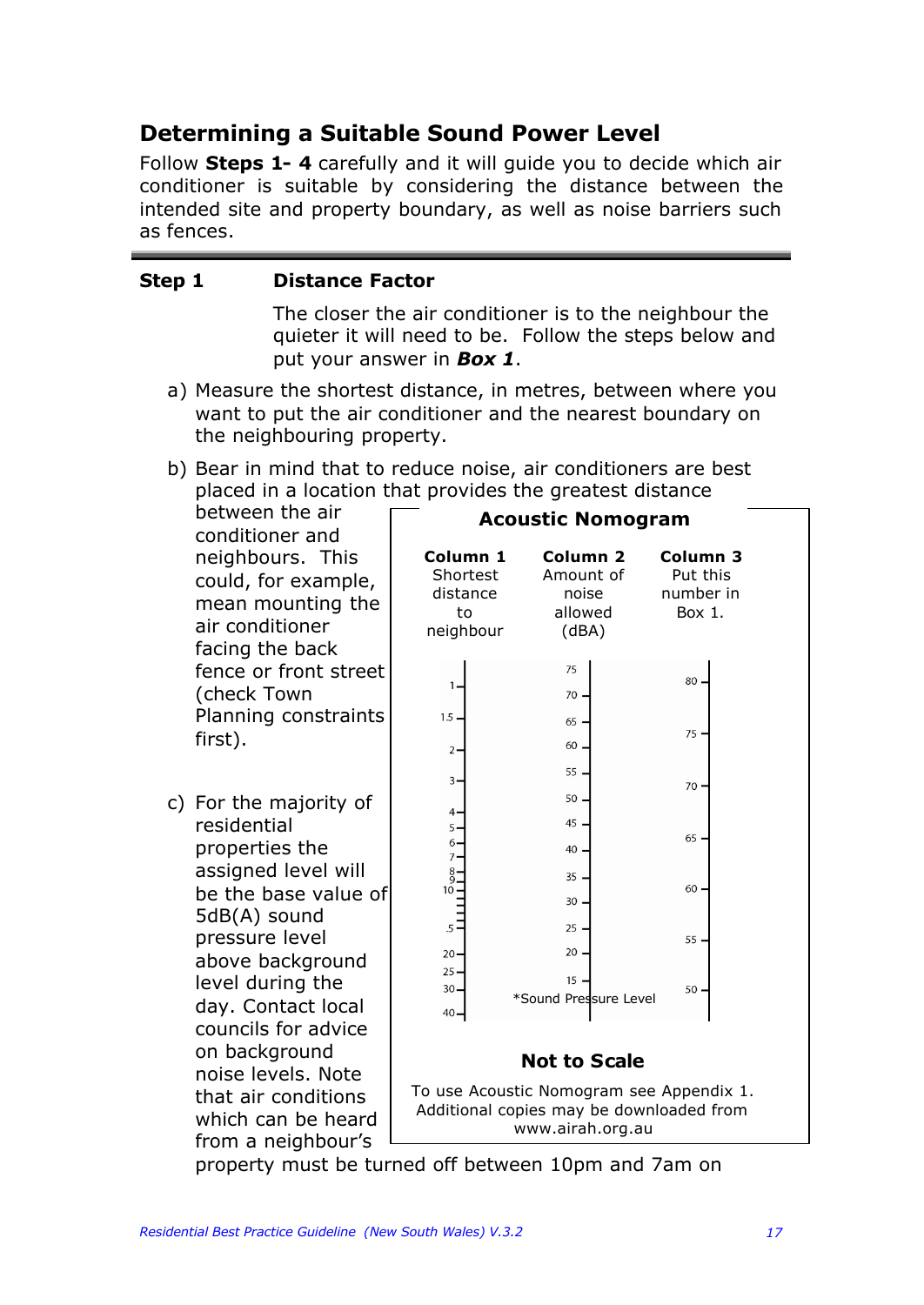weekdays and between 10pm and 8am on weekends and public holidays. Assigned noise levels are always calculated at the boundary between the properties. Before relying on an assigned level for this calculation you will need to consider tonality.

- d) Tonality can be simply described as a characteristic whine or drone. Experience has shown that many air conditioners are tonal when assessed under Regulations. If the tone cannot be reasonably and practicably removed from the noise, the installer will need to compensate for this in the calculation. This can be achieved by subtracting 5dB from the assigned level, prior to doing any calculations.
- e) If the highest allowable level is 40dB(A) sound pressure level, and you believe a unit is tonal and you cannot reasonably or practicably remove the tones, you will need to consider lowering the assigned allowable level to 35dB(A) sound pressure level.
- f) Once you have considered whether an adjustment for tonality is required, mark the amount of noise allowed in the area with an X in Column 2 - Acoustic Nomogram.
- g) Draw a straight line from the X in Column 1 through the X in Column 2 to cut through Column 3 - Acoustic Nomogram.
- h) Read the number from Column 3 Acoustic Nomogram, where the line you have just drawn crosses, and write this in **Box 1**.



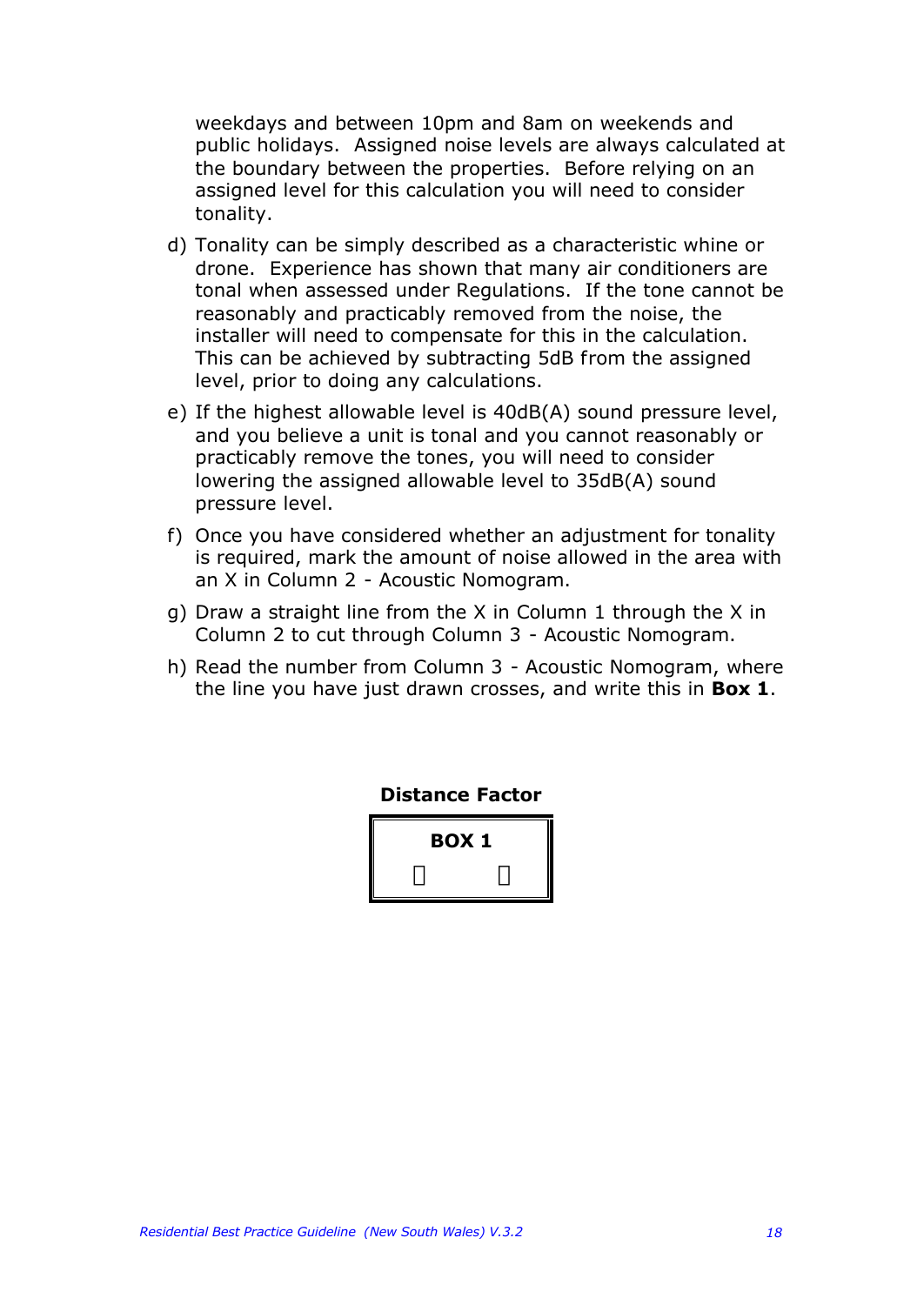#### **Step 2 Barrier Factor**

If there is a fence or wall between the neighbouring properties the noise may be reduced. Check this below and put your answer in *Box 2*.

A fence or barrier can reduce the level of air conditioner noise heard in neighbouring premises. To do this a fence or barrier will need to be continuous or solid. It should contain very few gaps, particularly where the fence meets the ground. The fence or barrier must also prevent the air conditioner being seen from noise sensitive locations on neighbouring premises. Noise sensitive locations include windows of bedrooms and living rooms (including those of multi storey dwellings) and outdoor entertaining and relaxing areas.

Carefully read through the fence/barrier descriptions below starting at **a)**. Select a value that corresponds to the fence/ barrier description applicable to your situation. Put this value in **Box 2**.

| a)          | The fence/barrier does not prevent the air conditioner<br>O<br>being seen from between the air conditioner and noise<br>sensitive locations on the neighbouring premises.                                    |   |  |  |  |  |  |  |  |  |
|-------------|--------------------------------------------------------------------------------------------------------------------------------------------------------------------------------------------------------------|---|--|--|--|--|--|--|--|--|
| b)          | The fence/barrier only just blocks the "line of sight" and<br>O<br>it is made of material having gaps, such as a standard<br>picket fence or a brick fence with decorative iron inserts.                     |   |  |  |  |  |  |  |  |  |
| c)          | The fence/barrier only just blocks "line of sight" and is<br>made of solid material.                                                                                                                         | 5 |  |  |  |  |  |  |  |  |
| $\mathbf d$ | Fence/barrier with gaps e.g.<br>Hedges/bushes/trees<br>• Tea tree/brush<br>Picket Fence<br>Fence in disrepair with holes or missing planks<br>Wire mesh fence<br>Masonry fence with decorative open inserts. | n |  |  |  |  |  |  |  |  |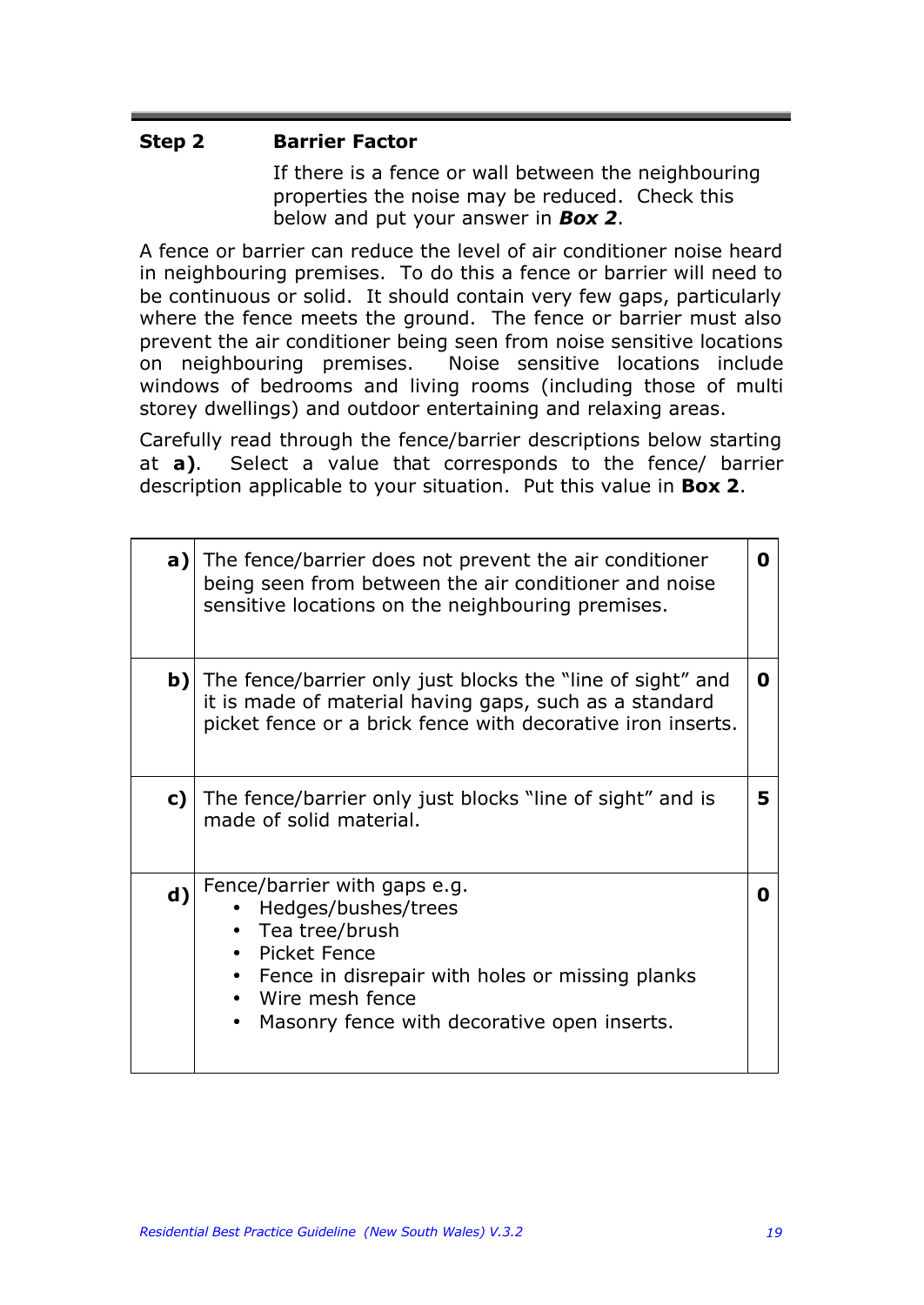

#### **Note:**

- If in doubt about your fence type, select a low value.
- For roof mounted refrigerated units, place "0" in Box 2 Barrier Factor.

#### **Barrier Factor**

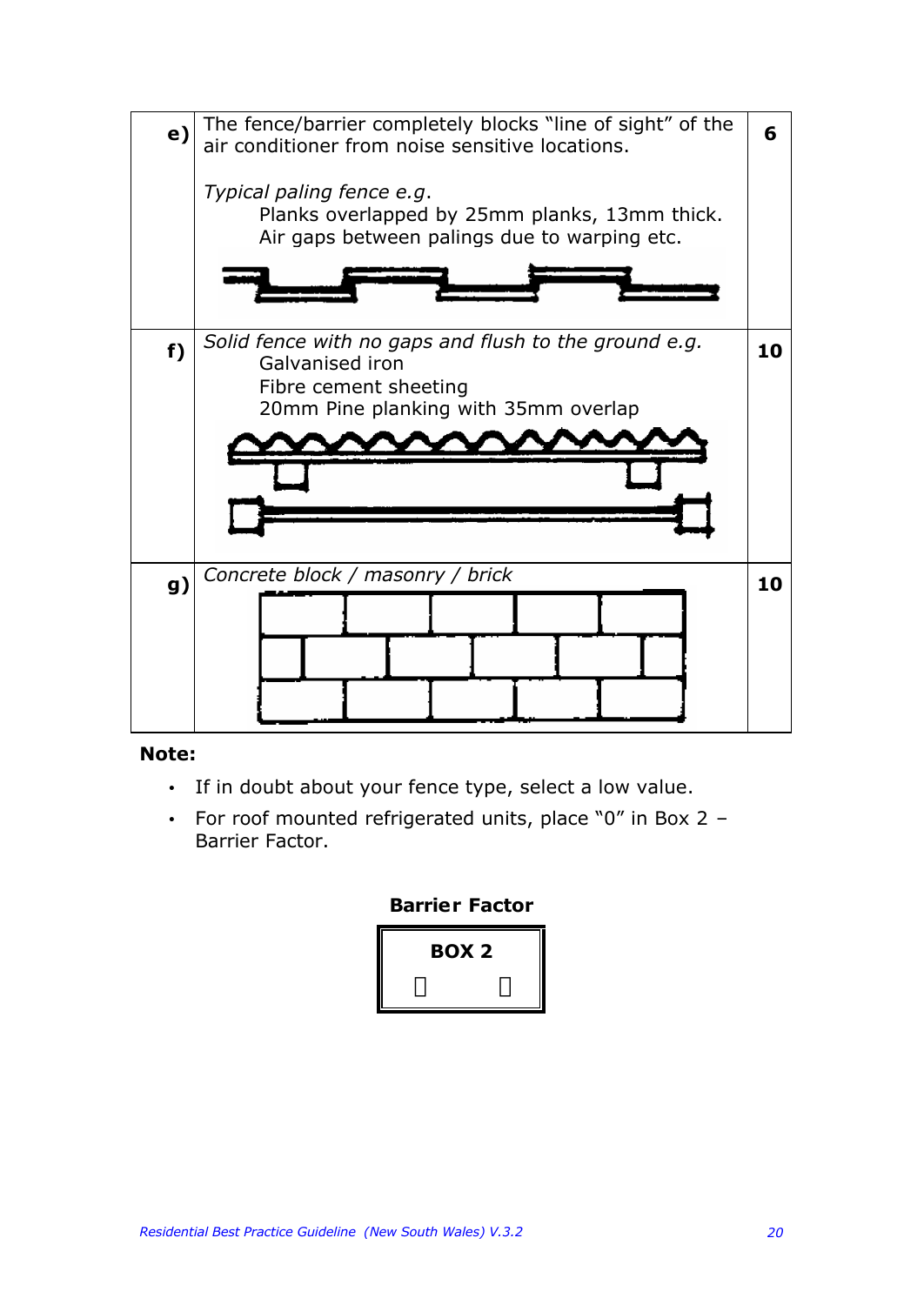#### **Step 3 Reflection Factor**

Noise can reflect off walls and make the air conditioner appear louder. From the examples below, determine the best fit for your situation and put your answer in *Box 3*.

Just as light reflects from mirrored surfaces, sound will reflect from walls, carports, roofs and the like. Find a diagram below which best corresponds to the placement of the air conditioner. Put the corresponding value in **Box 3**.



#### **Two Reflective Surfaces**





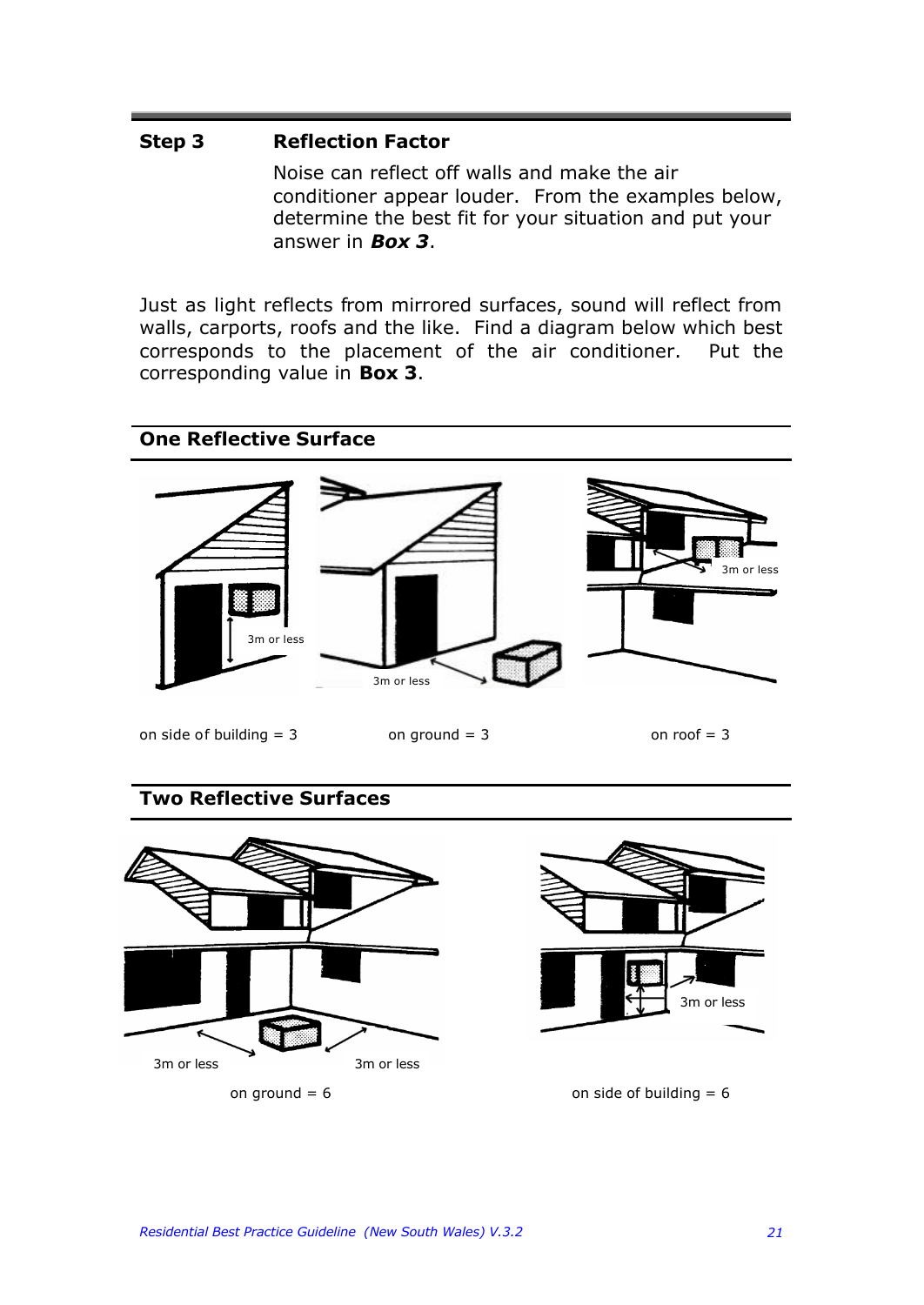### **Two Reflective Surfaces**





between two walls =  $6$  on roof =  $6$ 



under carport  $= 6$ 

#### **Reflection Factor**

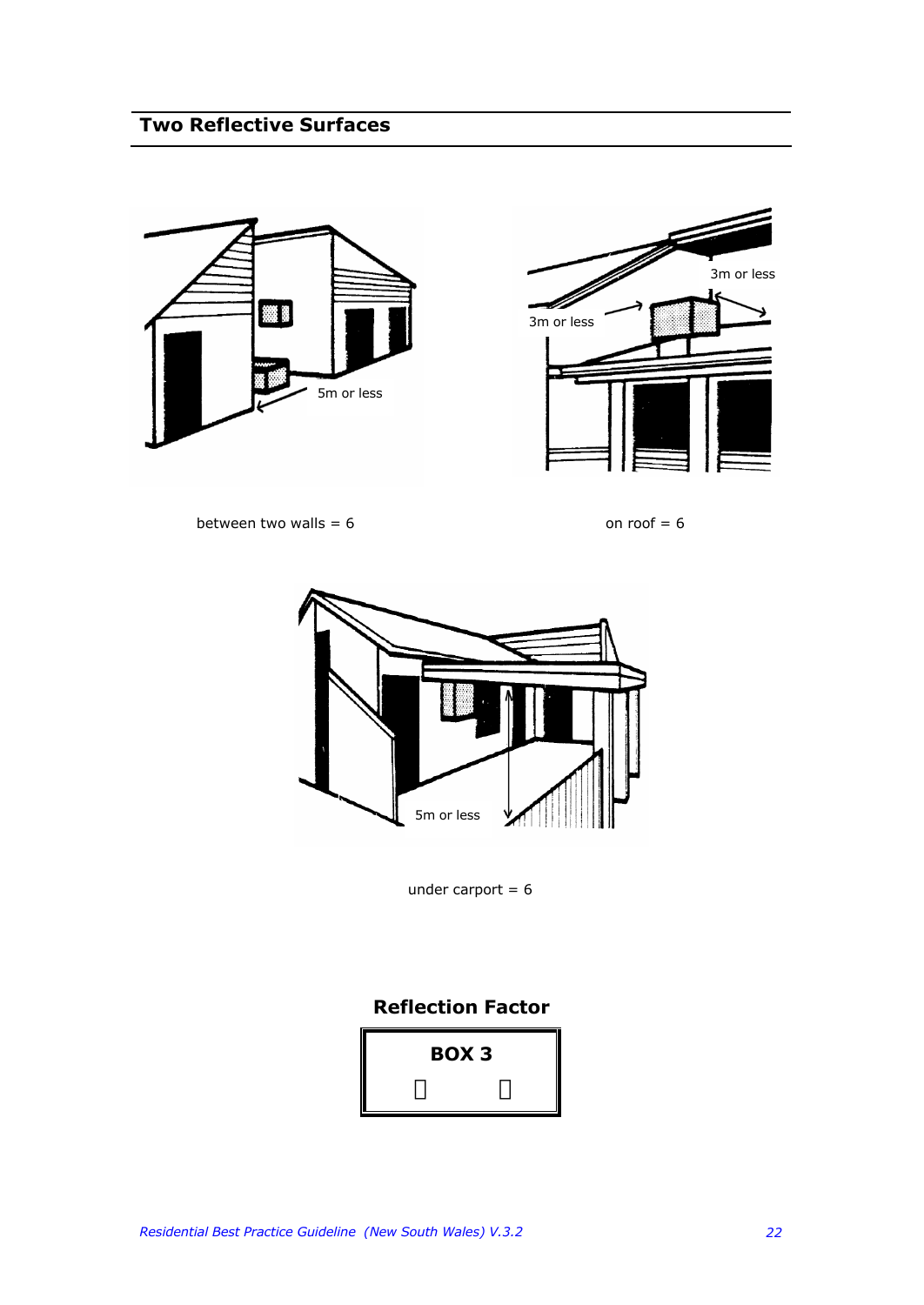#### **Step 4 Sound Power Level dB(A)**

(= Answer) Add the numbers in **Box 1** and **Box 2**, then subtract the number in **Box 3**.

**Transfer all your Answers here and complete the equation.**



The answer is the Outdoor Unit Maximum Sound Power Level (expressed in dB(A)) of the outdoor unit that can be installed in the position you are considering.

Refrigerated domestic air conditioners sold within New South Wales are required under law to be labelled with their outside sound power level.

> *"As a Supplier you will need to know the sound power level of any air conditioning unit you intend to install."*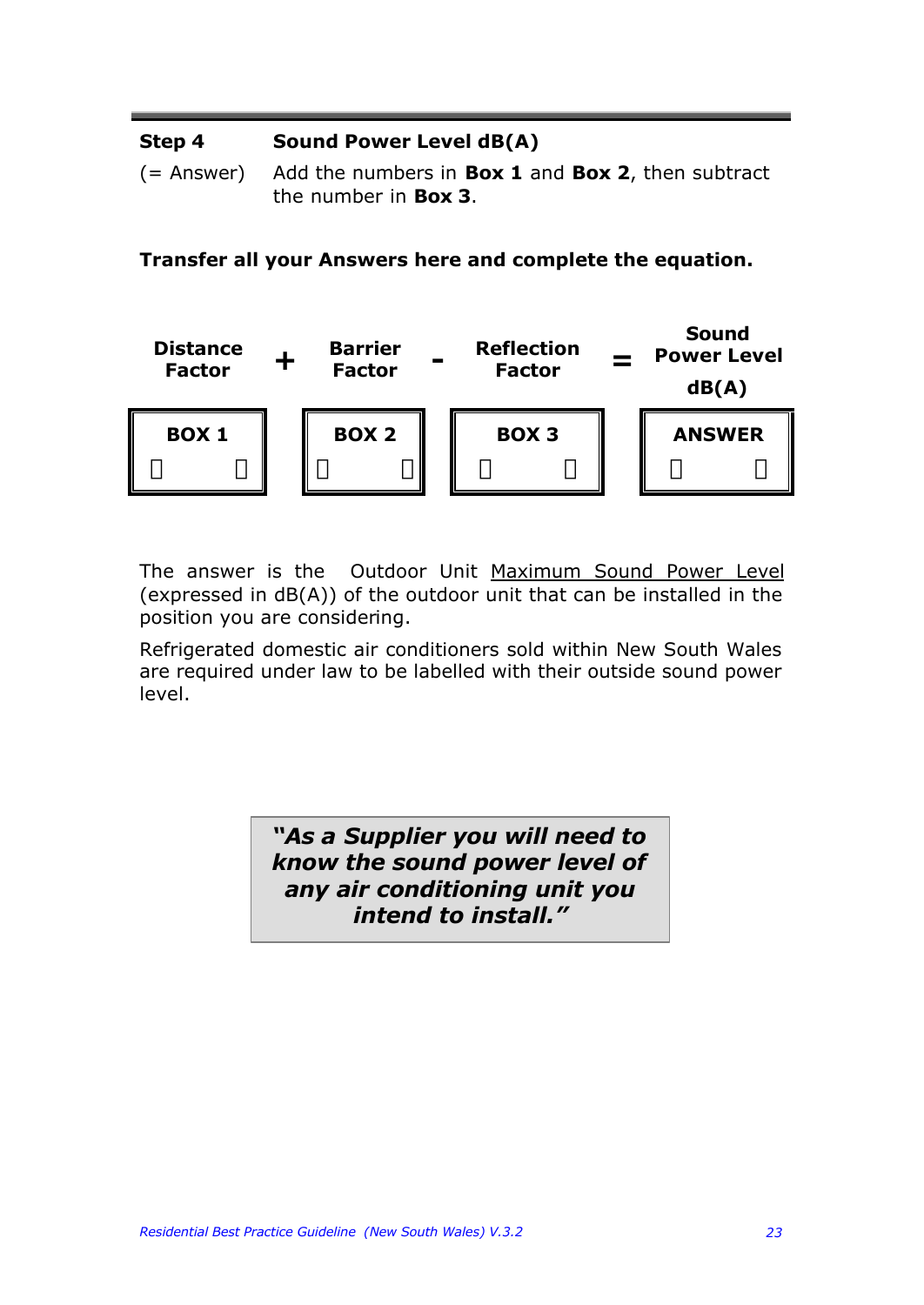EXAMPLE

#### *Determining a Suitable Sound Power Level*

#### **Step 1**

You plan to locate the air conditioner 5 metres from the neighbour's fence so you put a mark at 5 in Column 1. The assigned level at the neighbours boundary should not exceed 5dB(A) above background noise level. For this example assume the background level is 35 dB(A) and you are satisfied that the unit is not tonal. You put a mark at 40 in Column 2 of the Acoustic Nomogram. Joining these two points with a straight line through column 3 of the Acoustic Nomogram gives a value of 62.

#### **Step 2**

The fence between the air conditioner and neighbours would block the "line of sight" and is made of wooden overlapped planks. Put 6 in Box 2.



#### **Step 3**

The air conditioner will be located on the ground against the house wall and more than 3 metres from any other wall surface. Put 3 in Box 3.

| <b>Distance</b><br><b>Factor</b> | <b>Barrier</b><br><b>Factor</b> | <b>Reflection</b><br><b>Factor</b> | <b>Sound</b><br><b>Power Level</b><br>dB(A) |
|----------------------------------|---------------------------------|------------------------------------|---------------------------------------------|
| <b>BOX 1</b><br>162y             | <b>BOX 2</b><br>í 6ý            | <b>BOX 3</b><br>í3ý                | <b>ANSWER</b><br>$165 dB(A)\hat{y}$         |

You have determined that the Sound Power Level for an air conditioner to be installed at this particular location should not exceed 65 dB(A). It may be possible to locate a unit with a higher Sound Power Level at this location if an appropriately designed acoustic enclosure is built around it. This should only be considered under the advice of a suitably qualified person otherwise damage to the unit or a fire hazard may result.

If it is estimated or anticipated that noise levels will exceed allowable limits, Suppliers should raise potential issues and solutions with the Customer before a location is finalised.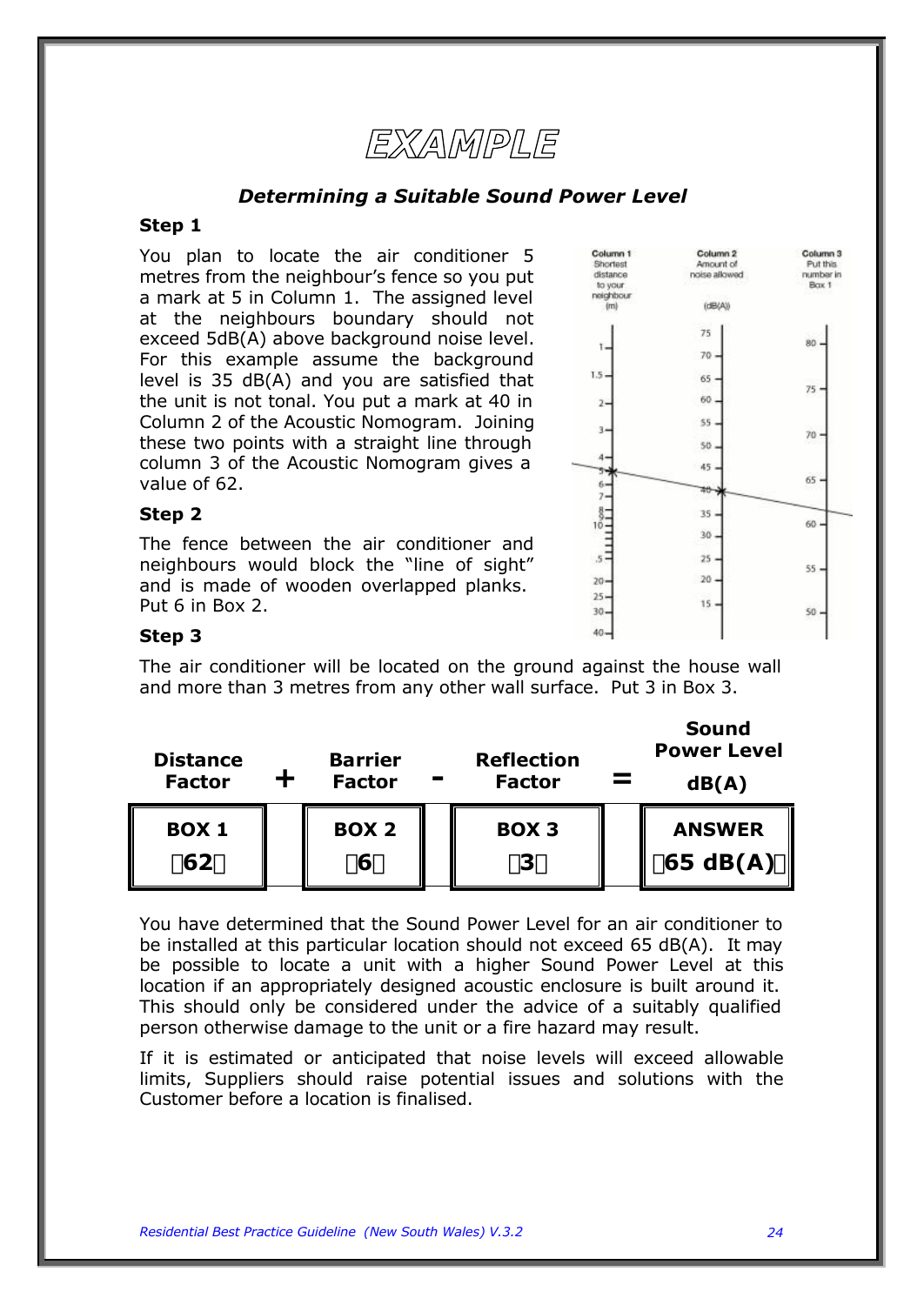### **Determining Distance to Boundary**

Determining the distance to the boundary for a known air conditioner is simple. This time the known values are Sound Power Level (from the unit), Barrier Factor and Reflection Factor.

The distance value is determined as follows:



The value from the above answer box is marked in Column 3 of the acoustic nomogram. Draw a straight line through this mark and a similar mark in Column 2 representing the noise level allowed in the area (typically 5dB(A) above background during the day).

This straight line is extended through Column 1 to find the minimum distance in metres that the unit should be set back from the nearest boundary.

It may be possible to locate the unit closer to the boundary if an appropriately designed acoustic enclosure is built around it. This should only be considered under the advice of a suitably qualified person otherwise damage to the unit or a fire hazard may result.

If it is estimated or anticipated that noise levels will exceed allowable limits, Suppliers should raise potential issues and solutions with the Customer before a location is finalised.

Contact your local council for information on local background noise levels and local noise level restrictions.

## **Load Estimation**

The Supplier will determine the required equipment capacity using an appropriate method and means of calculation, using their best



professional judgement and provide the details of the basis of this determination to the customer. Load estimation shall be performed only by personnel experienced in doing these calculations or under the supervision of other experienced personnel.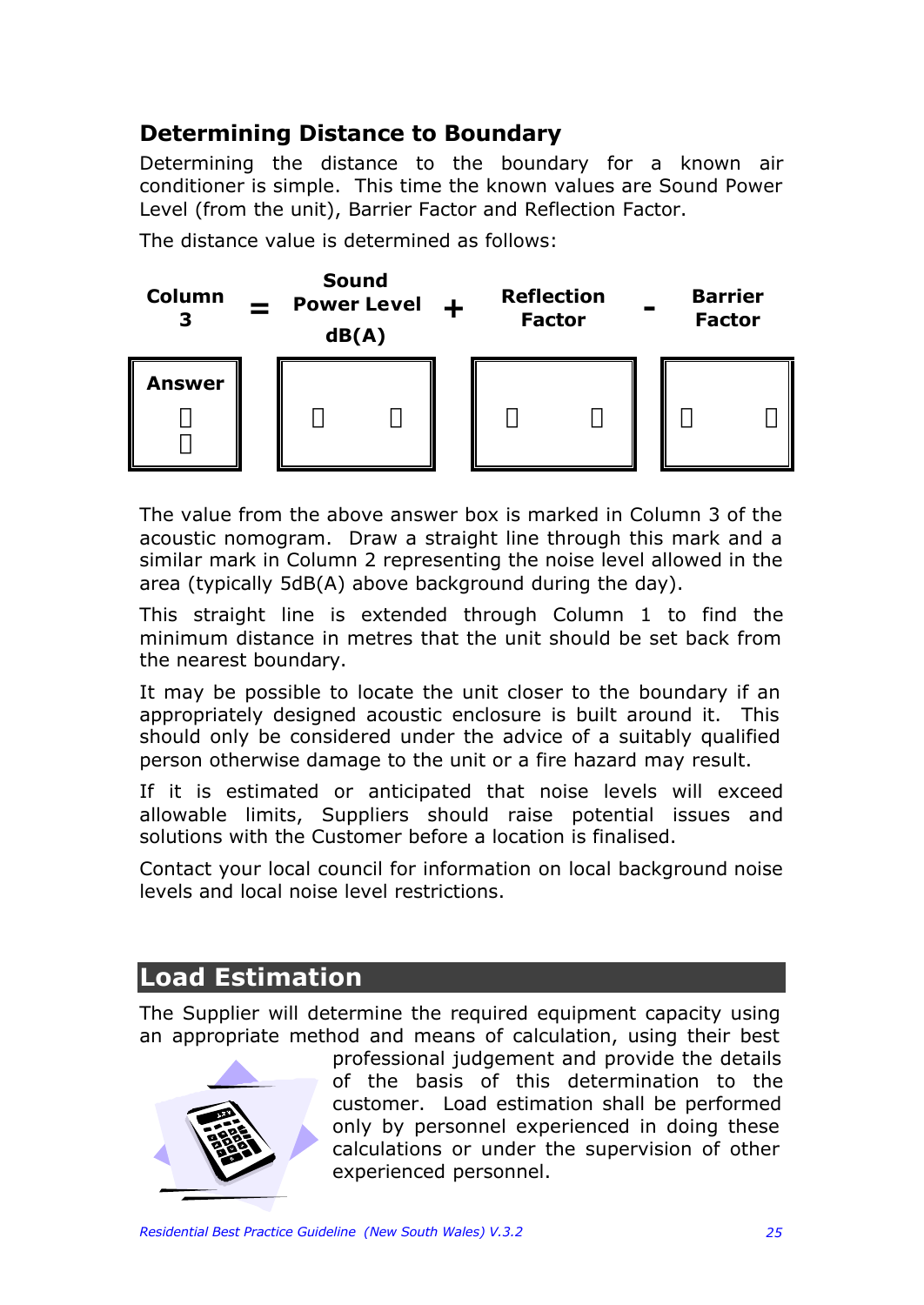## **Legislation, Regulations, Standards and Reference Material**

Current legislation, regulations, standards and reference material is correct at the time of publication It is the responsibility of the Supplier to ensure that all work is carried out in compliance with all current Legislation and the requirements of applicable Standards, Codes and Authorities.

### **New South Wales Legislation**

- Fair Trading Act 1987
- Consumer Claims Act 1998
- Electricity Safety Act 1945
- Local Government Act 1993
- Occupational Health and Safety Act 2000
- Ozone Protection Act 1989
- Protection of the Environment Operations Act 2000
- Sale of Goods Act 1923
- Trade Practices Act 1974
- Protection of the Environment Operations (Noise Control) Regulations 2000 (Section 52)
- Noise Control (Miscellaneous Articles) Regulation 1995

Note that additional legislation may apply for commercial buildings, Class 2 and 3 buildings and non-typical residential applications such as health/aged care premises.

### **Commonwealth Legislation**

• Trade Practices Act 1974

### **Codes**

- Building Code of Australia
- SAA HB40: The Australian Refrigeration and Air conditioning Code of Good Practice - Reduction of emissions of fluorocarbons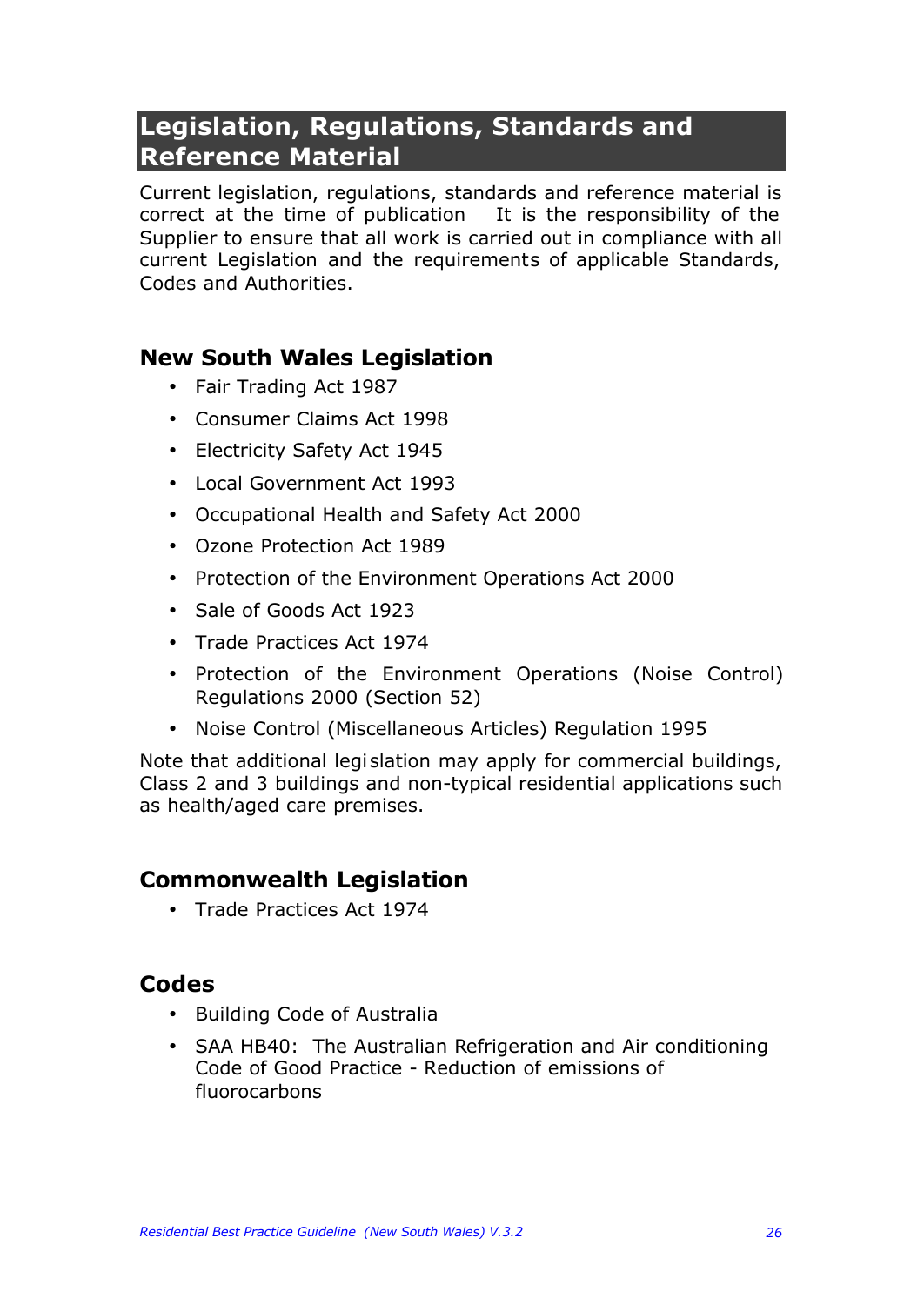### **Australian Standards**

The Supplier shall comply with all relevant requirements of any Standards that are called up by Legislation, Codes or Authorities. Even if not mandated in legislation, AIRAH recommends compliance with the latest edition of the following Standards including, but not limited to:

| AS1055:     | Acoustics - Description and measurement of<br>environment noise                                                                      |
|-------------|--------------------------------------------------------------------------------------------------------------------------------------|
| AS1668.2:   | The use of mechanical ventilation and air<br>conditioning in buildings - Mechanical ventilation<br>for acceptable indoor air quality |
| AS1677:     | Refrigerating systems                                                                                                                |
| AS2107:     | Acoustics - Recommended design sound levels<br>and reverberation times for building interiors                                        |
| AS2913:     | Evaporative air conditioning equipment                                                                                               |
| AS3000:     | <b>SAA Wiring Rules</b>                                                                                                              |
| AS 3102:    | Approval and test specification for electric duct<br>heaters                                                                         |
| AS/NZS3018: | Electrical installations - Domestic installations                                                                                    |
| AS/NZS3350: | Safety of household and similar electrical<br>appliances, Part 2.40 - Electrical heat pumps air<br>conditioners and dehumidifiers    |
| AS3823:     | Performance of electrical appliances - Air<br>conditioners and heat pumps                                                            |
| AS4254:     | Ductwork for air-handling systems in buildings                                                                                       |
| AS4269:     | Complaints handling                                                                                                                  |
| AS4426:     | Thermal insulation of pipework, ductwork and<br>equipment - Selection, installation and finish                                       |

# **AIRAH Reference Material**

AIRAH recommends reference to the following documents:

- DA 02: Noise Control
- DA 03: Duct Design
- DA 08: Introduction to HVAC&R
- DA 09: Load Estimation & Psychrometrics
- DA 19: HVAC&R Maintenance
- DA 20: Humid Tropical Air Conditioning RS1: Refrigerant Selection Guide 2003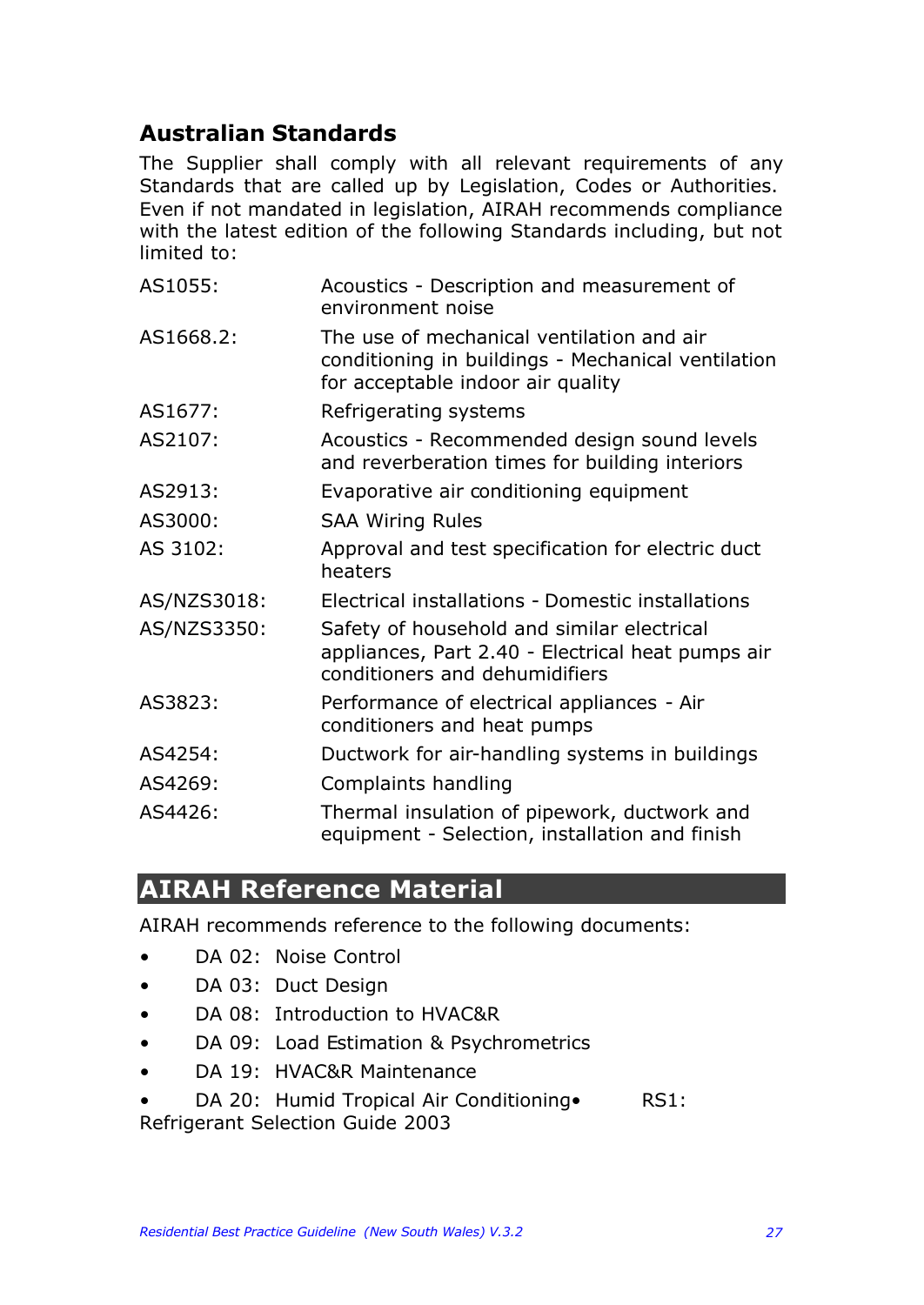### **Dispute Resolution**

If a Customer is not satisfied with an air conditioning or heating installation carried out in accordance with the AIRAH Residential Air Conditioning Best Practice Guideline, a management representative of the Supplier shall investigate the complaint in a timely manner.

In the event of an omission or failure to comply with the relevant requirements of the Guideline, the quotation, any formal contract entered into for the works or to any other matter which the Supplier has a common law obligation to address, the Supplier shall promptly rectify the omission or failure.

If the Supplier determines that m such omission or failure has occurred and that the complaint is not justified, the management representative shall provide a written response to the Customer outlining the reasons why, and suggesting the informal or formal dispute resolution procedures that may be employed if the Customer is still not satisfied.

It is recommended that the dispute resolution procedures are included in the quotation or any formal contract entered into for the works. The Supplier should specify the relevant authorities and agencies appropriate for handling disputes in their State or Territory.

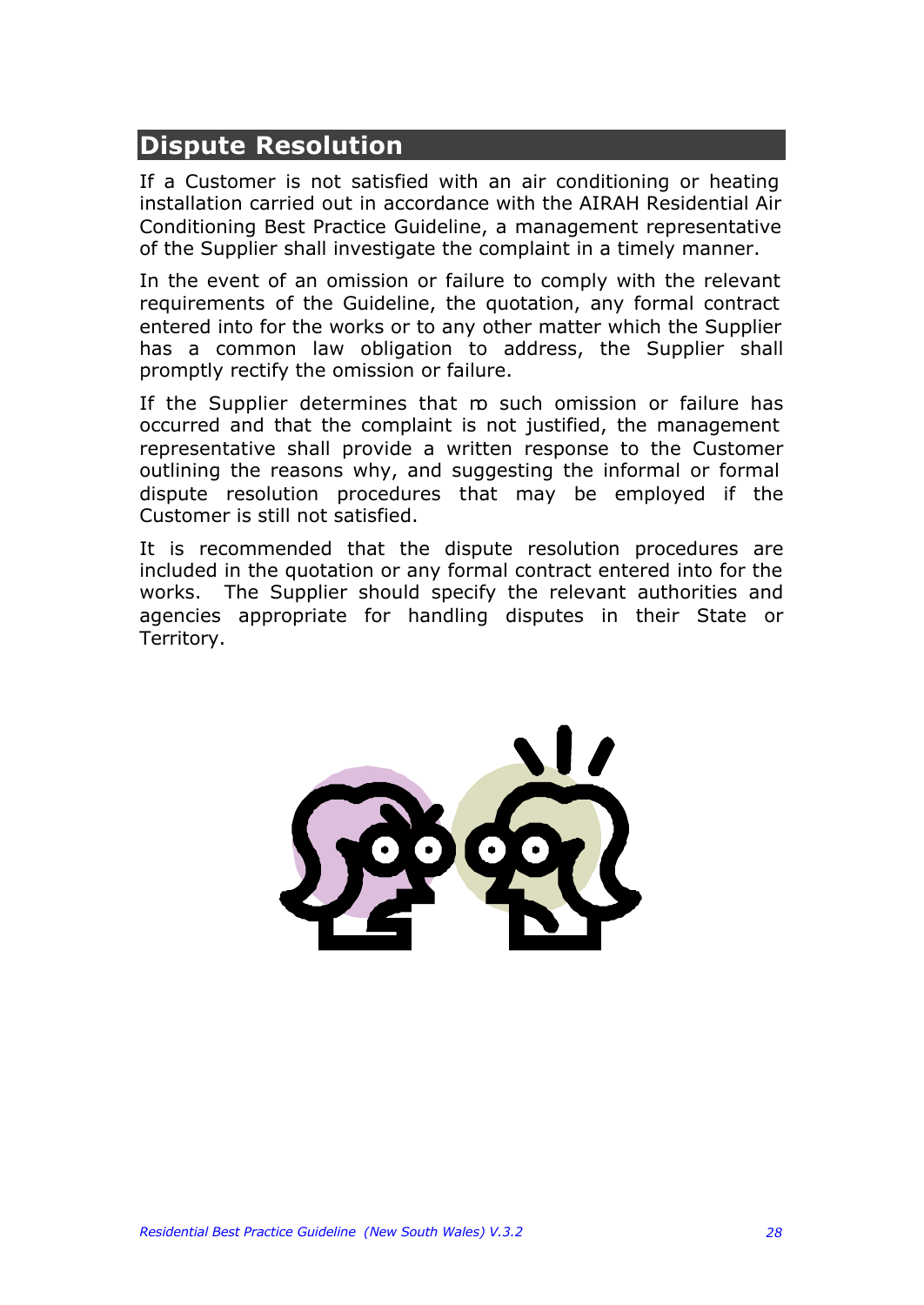### **Where to get more help**

#### **Department of Environment and Heritage**

**Phone** (02) 6274 1888

**Website** www.greenhouse.gov.au

**Look for** Your Home - information to help control your indoor living environment while reducing energy consumption. Energy rating – information on buying energy efficient appliances.

#### **Australian Institute of Refrigeration, Air Conditioning & Heating (AIRAH)**

- **Phone** (03) 8623 3000
- **Website** www.airah.org.au
- **Look for** Reference material

#### **Department of Environment and Conservation** (previously

known as the Environment Protection Authority)

- **Phone** (02) 9995 5555
- **Website** www.epa.nsw.gov.au
- **Look for** Information on noise legislation and noise fact sheets

#### **Australian Refrigeration Council (ARC)**

- **Phone** 1300 884 483
- **Website** www.arctick.org
- **Look for** Authorised organisations

#### **Yellow Pages**

- **Website** www.yellowpages.com.au
- **Look for** See "Acoustical Consultants"

#### **Office of the Parliamentary Counsel**

- **Website** www.legislation.nsw.gov.au
- **Look for** Acts, Regulations and Policies associated with environmental issues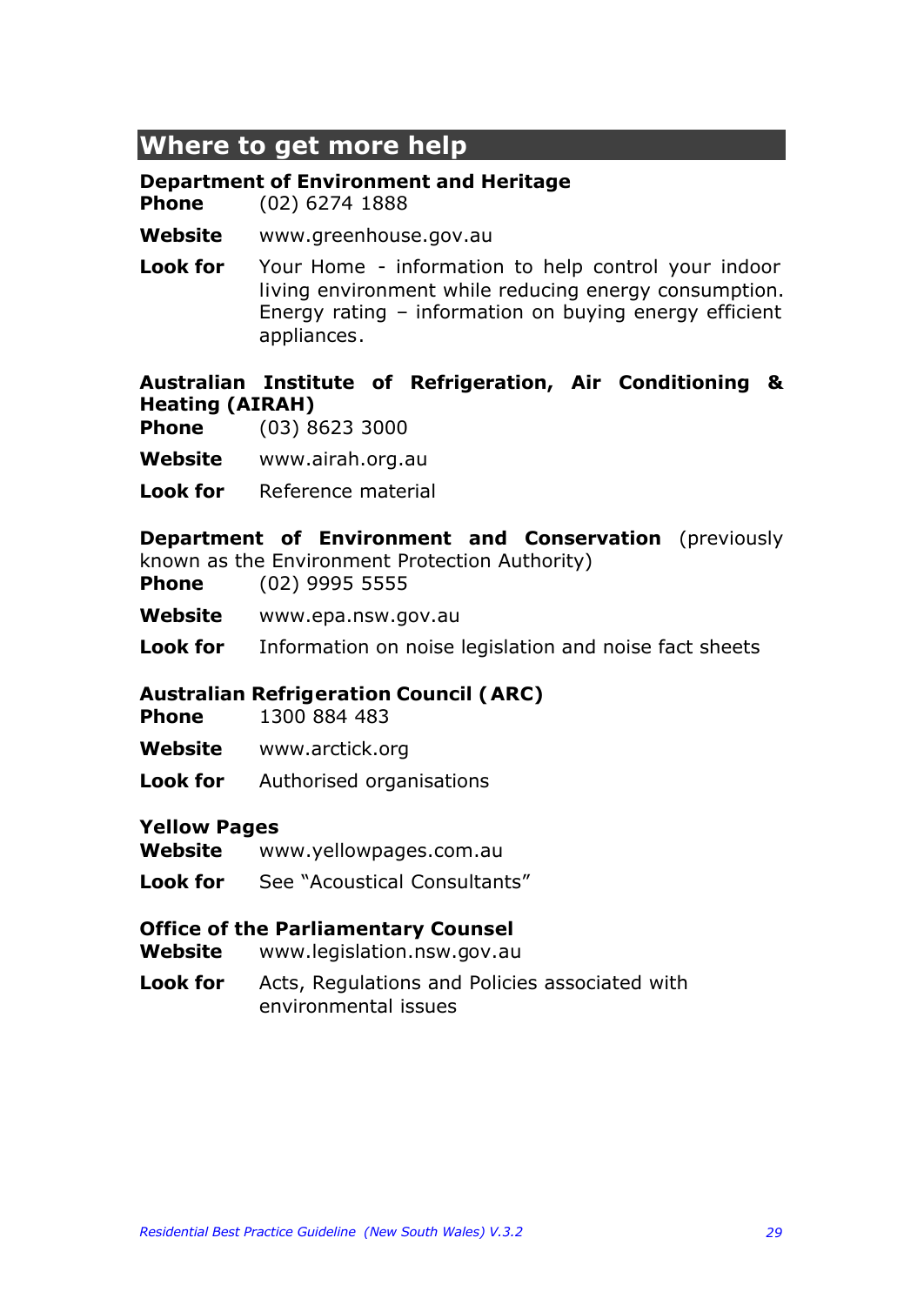# **Appendix 1 – Acoustic Nomogram**

| Column 1<br>Shortest<br>distance<br>to<br>neighbour | Column <sub>2</sub><br>Amount of<br>noise<br>allowed<br>(dBA) | Column 3<br>Put this<br>number in<br>Box 1 |
|-----------------------------------------------------|---------------------------------------------------------------|--------------------------------------------|
| 1                                                   | 75<br>70                                                      | 80                                         |
| 1.5<br>$\overline{2}$                               | 65<br>60                                                      | 75                                         |
| $\overline{3}$                                      | 55<br>50                                                      | 70                                         |
| $\ddot{4}$<br>$5 -$<br>$6-$<br>$7 -$                | 45<br>40                                                      | 65                                         |
| $\frac{8}{9}$<br>$10 \cdot$                         | 35<br>30                                                      | 60                                         |
| $.5\,$<br>$20 -$                                    | 25<br>20                                                      | 55                                         |
| $25 -$<br>$30 -$<br>40.                             | 15                                                            | 50                                         |

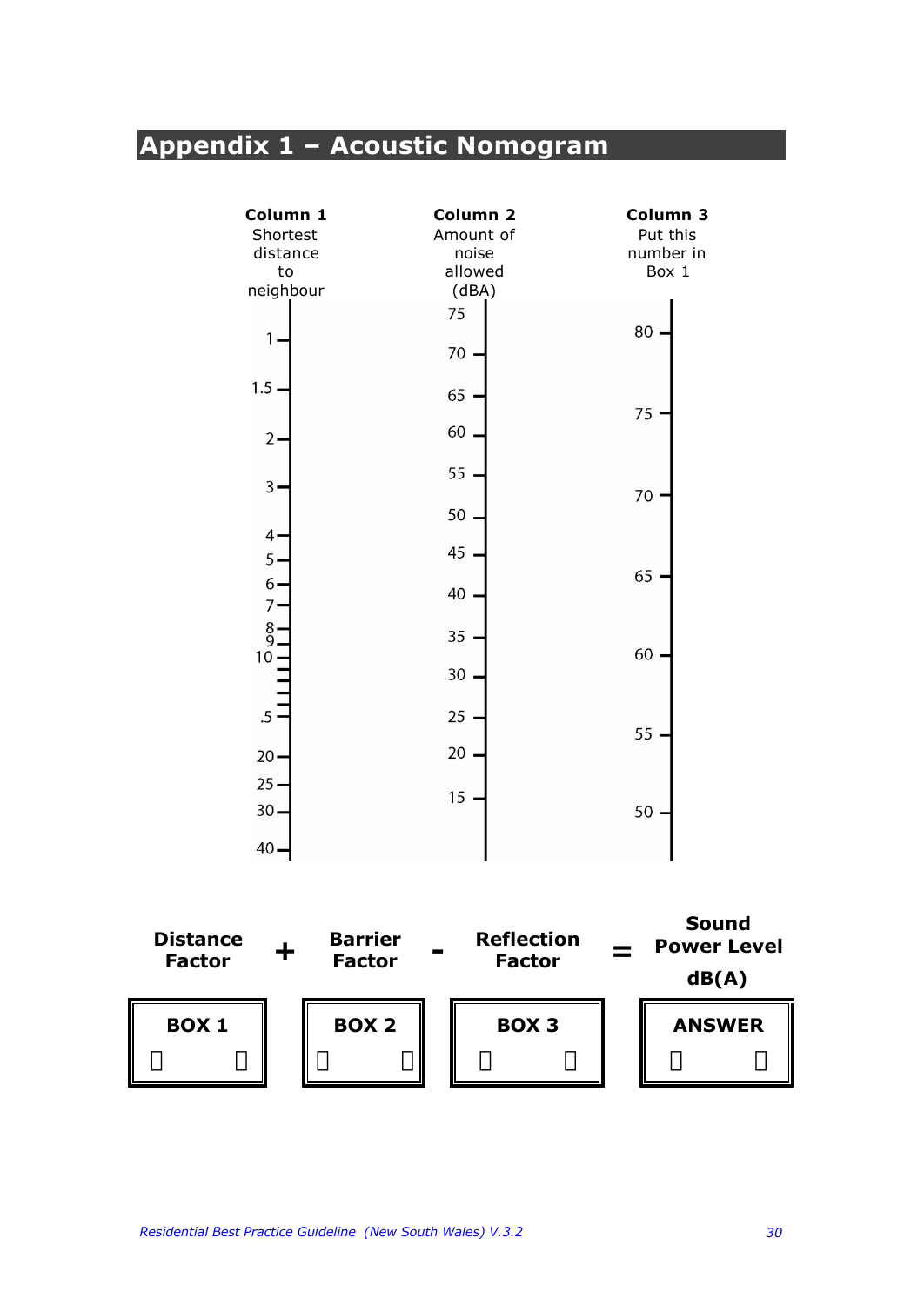### **Appendix 2 - Data Form**

This Data Form is intended to record the basis for calculations used by the Supplier to estimate the air conditioner capacity for a particular customer. It should be used with the AIRAH Residential Air Conditioning Best Practice Guideline and it should be left with the customer on completion of the installation.

|                        |                         | Name                                                                                                                           |          |        |          |                                   |                |                  |  |  |  |
|------------------------|-------------------------|--------------------------------------------------------------------------------------------------------------------------------|----------|--------|----------|-----------------------------------|----------------|------------------|--|--|--|
|                        |                         | <b>Address</b>                                                                                                                 |          |        |          |                                   |                |                  |  |  |  |
|                        |                         | <b>Address of Installation</b>                                                                                                 |          |        |          |                                   |                |                  |  |  |  |
|                        |                         | <b>Contact Details:</b>                                                                                                        |          | Phone: |          |                                   |                |                  |  |  |  |
|                        | <b>Customer Details</b> |                                                                                                                                |          | Email: |          |                                   |                |                  |  |  |  |
|                        |                         | Date of Installation                                                                                                           |          |        |          |                                   |                |                  |  |  |  |
|                        |                         | Type of building<br>(eg Weatherboard, Brick etc.)                                                                              |          |        |          |                                   |                |                  |  |  |  |
|                        |                         | Internal design<br>temperatures                                                                                                | Summer   |        |          | <sup>O</sup> CDB <sup>O</sup> CWB | Winter         | <sup>o</sup> CDB |  |  |  |
|                        |                         | External design<br>Summer<br>temperatures                                                                                      |          |        |          | <sup>O</sup> CDB <sup>O</sup> CWB | Winter         | <sup>o</sup> CDB |  |  |  |
|                        | Basis                   | Method used to calculate cooling load                                                                                          |          |        |          |                                   |                |                  |  |  |  |
|                        | Design                  | Calculated cooling load                                                                                                        | GTH (kW) |        | TSH (kW) |                                   | Air Flow (I/s) |                  |  |  |  |
|                        |                         | Calculated heating load<br>GTH (kW)                                                                                            |          |        |          | Air Flow (I/s)                    |                |                  |  |  |  |
|                        |                         | Estimated system size                                                                                                          |          |        |          |                                   |                |                  |  |  |  |
|                        |                         | System selection (make<br>& model) at nominated<br>GTH (kW)<br>Heating (kW)<br>TSH (kW)<br>design conditions<br>Air Flow (I/s) |          |        |          |                                   |                |                  |  |  |  |
| Selection<br>Equipment |                         | (Other Comments)                                                                                                               |          |        |          |                                   |                |                  |  |  |  |
|                        |                         | Outside Unit Sound Power Rating:                                                                                               |          |        | dB(A)    |                                   |                |                  |  |  |  |
|                        |                         | Calculated Outside Sound Pressure Level:<br>dB(A)                                                                              |          |        |          |                                   |                |                  |  |  |  |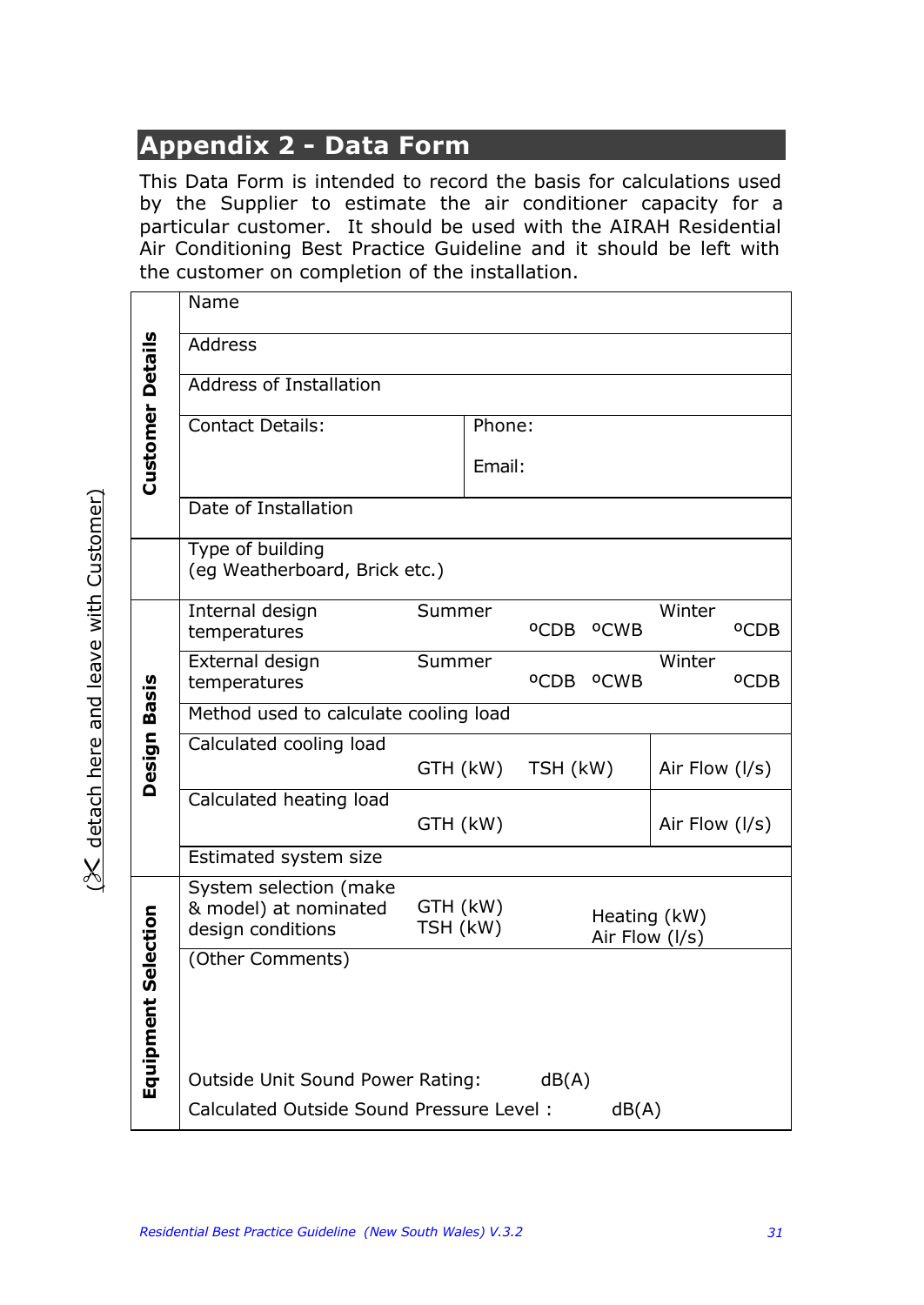|  |                            | Room 1 & Name                 |  |                    | Room 2 & Name                 |  |
|--|----------------------------|-------------------------------|--|--------------------|-------------------------------|--|
|  |                            | Size of room (eg<br>$10m^2$ ) |  |                    | Size of room (eg<br>$10m^2$ ) |  |
|  |                            | Insulation (eg<br>batts)      |  |                    | Insulation (eg<br>batts)      |  |
|  |                            | Primary aspect (eg<br>North)  |  |                    | Primary aspect (eg<br>North)  |  |
|  | Details of Room(s)         | People &<br>Equipment         |  | Details of Room(s) | People &<br>Equipment         |  |
|  |                            | (eg 3 people, 1<br>kW)        |  |                    | (eg 3 people, 1<br>kW)        |  |
|  |                            | External shading<br>(eg none) |  |                    | External shading<br>(eg none) |  |
|  |                            | Windows A x B                 |  |                    | Windows A x B                 |  |
|  |                            | Internal shading<br>eg blinds |  |                    | Internal shading<br>eg blinds |  |
|  |                            |                               |  |                    |                               |  |
|  |                            | Room 3 & Name                 |  |                    | Room 4 & Name                 |  |
|  |                            | Size of room (eg<br>$10m^2$ ) |  |                    | Size of room (eg<br>$10m^2$ ) |  |
|  |                            | Insulation (eg<br>batts)      |  |                    | Insulation (eg<br>batts)      |  |
|  | $\mathsf{oom}(\mathsf{s})$ | Primary aspect (eg<br>North)  |  | oom(s)             | Primary aspect (eg<br>North)  |  |
|  | ∝<br>$\mathfrak{b}$        | People &<br>Equipment         |  | ≃<br>ðf            | People &<br>Equipment         |  |
|  | Details                    | (eg 3 people, 1<br>kW)        |  | <b>Details</b>     | (eg 3 people, 1<br>kW)        |  |
|  |                            | External shading<br>(eg none) |  |                    | External shading<br>(eg none) |  |
|  |                            | Windows $A \times B$          |  |                    | Windows $A \times B$          |  |
|  |                            | Internal shading<br>eg blinds |  |                    | Internal shading<br>eg blinds |  |

(% detach here and leave with Customer)  $(X$  detach here and leave with Customer)